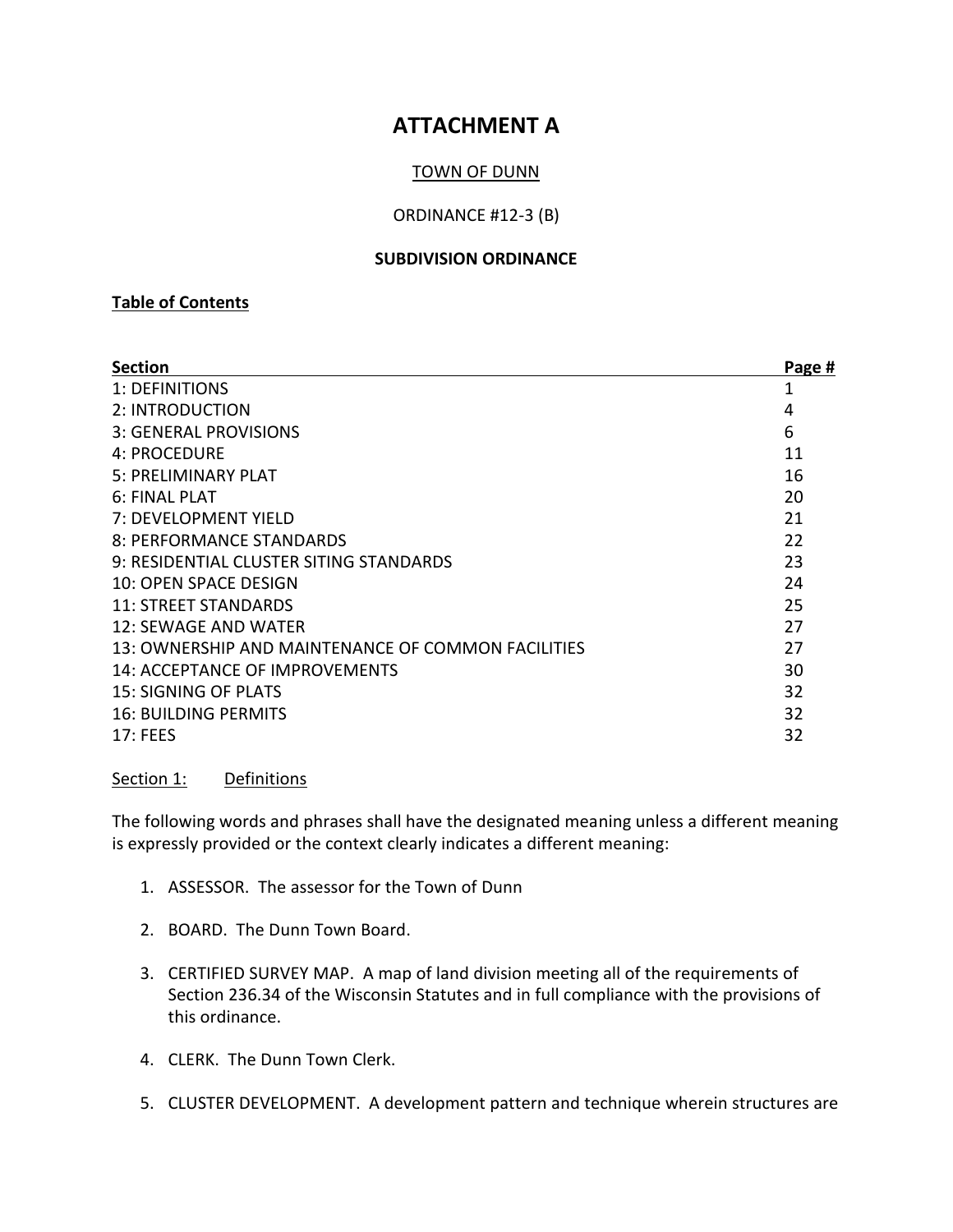arranged in closely related groups to enable building at higher densities in certain areas while preserving natural features in others. A cluster development would normally incorporate private common open space areas and give emphasis to the pedestrian as opposed to the automobile in its design.

- 6. CONDOMINIUM. Property subject to a condominium declaration established under Wis. Stats. Chapter 703.
- 7. CONTIGUOUS OWNERSHIP. All parcels under common ownership that share a common boundary. A public road, navigable waterway, or connection at only one point should not be considered to break up contiguity.
- 8. DRAINAGEWAY. A route or course along which water moves or may move to drain an area.
- 9. EASEMENT. The area of land set aside or over or through which a liberty, privilege or advantage in land, distinct from ownership of the land, is granted to the public or some particular person or part of the public.
- 10. GOVERNMENTAL UNIT. Any municipality or the State of Wisconsin.
- 11. GREENWAY. An open area of land, the primary purpose of which is to carry storm water on the ground surface in lieu of an enclosed storm sewer. Greenways may serve multiple purposes in addition to their principal use including, but not limited to, vehicular, bicycle, and pedestrian traffic, sanitary sewers, water mains, storm sewers, storm water retention basis, park development and other related uses.
- 12. IMPROVEMENT, PUBLIC. Any sanitary sewer, storm sewer, open channel, water main, roadway, park, parkway, public access, sidewalk, pedestrian way, planting strip or other facility for which the Town may ultimately assume the responsibility for maintenance and operation.
- 13. LAND DIVISION. The division of a lot, parcel or tract of land where the act of division creates fewer than five lots, parcels or building sites. Any lands divisions within the Town of Dunn must be in accordance with the Land Division Ordinance, Chapter 12-3 (A).
- 14. LOT. A parcel of land defined by a Certified Survey Map or Plat.
- 15. NET ACREAGE. Total property acreage not including road ownership or other public right-of-way.
- 16. OFFICIAL MAP. A map indicating the location, width, and extent of existing and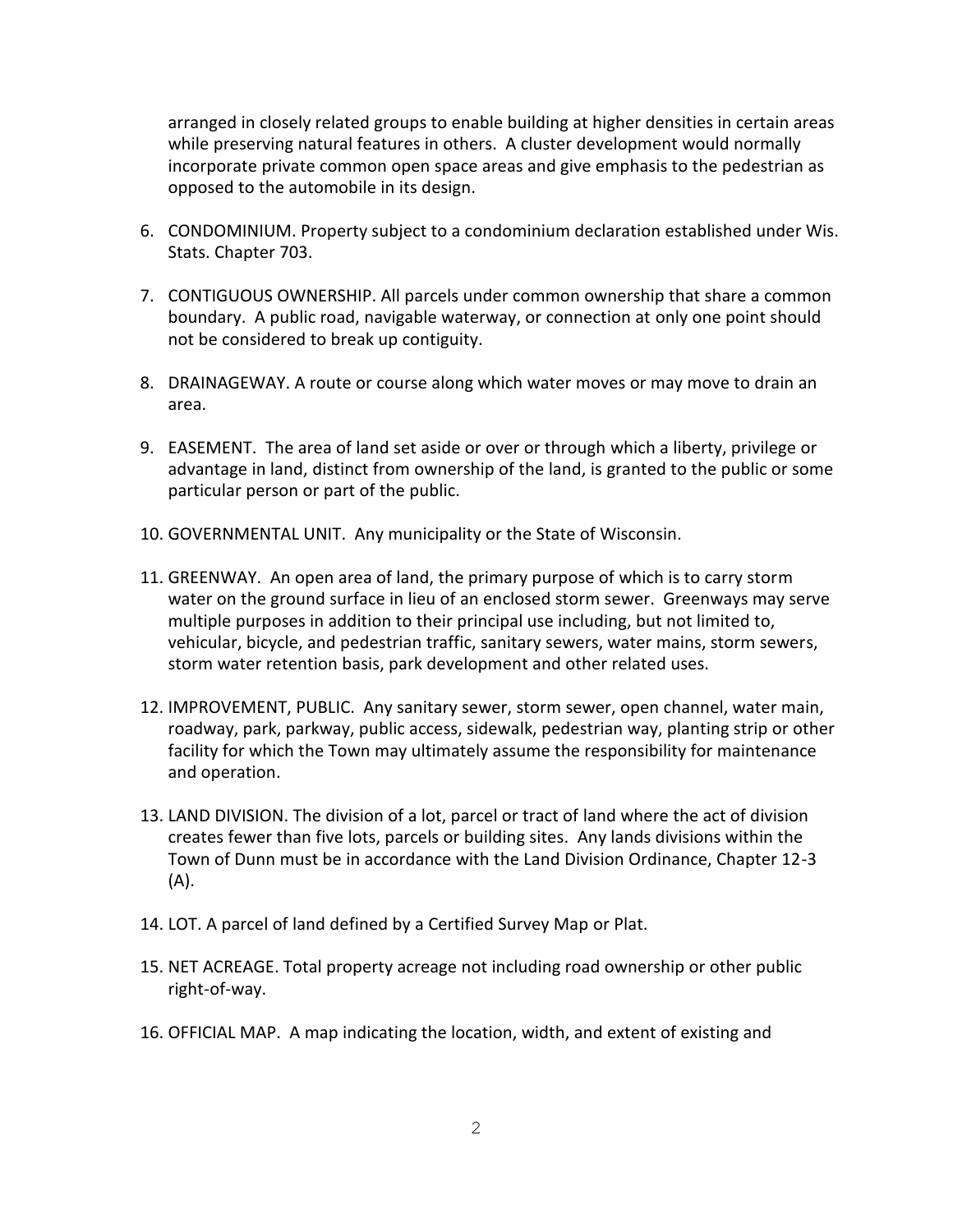proposed streets, highways, parkways, parks and playground as adopted and amended by the Town Board pursuant to Section 62.23(6) of the Wisconsin Statutes.

- 17. OUTLOT. A parcel of land, other than a lot, building site, or block, so designated on the plat or certified survey map.
- 18. PARCEL. Contiguous land under the control of a subdivider whether or not separated by streets, highways, or railroad rights-of-way. May not correspond with tax parcels.
- 19. PARENT PARCEL. The original parcel which the subdivider seeks to divide.
- 20. PLAN COMMISSION. The Dunn Plan Commission.
- 21. PLANNING DIRECTOR. The Town of Dunn Planning Director.
- 22. PLANNED UNIT DEVELOPMENT (PUD). Planned unit development. A form of land development permitted after following the procedures for creating a planned unit development district as provided in the Dane County Code of Ordinances section 10.153. The planned unit development district is designed to allow variation in the types and arrangements of land uses and structures in developments conceived and implemented as cohesive, unified projects.
- 23. PRELIMINARY PLAT. A map showing the salient features of a proposed subdivision, as described in Section 4, submitted to the Town for purpose of preliminary consideration prior to all final plats and, when required, prior to all land divisions.
- 24. PUBLIC WAY. Any public road, street, highway, walkway, drainageway, or part thereof.
- 25. REPLAT. Process of changing, or the map or plat which changes, the boundaries of a recorded subdivision plat or a part thereof. The division of a block, lot or outlot within a recorded subdivision plat without changing the exterior boundaries of said block, lot or outlot is not a replat but is a land division.
- 26. RESIDENTIAL DWELLING UNIT. A single family dwelling or that part of a duplex, apartment, or other multiple family dwelling occupied by one family or one distinct set of inhabitants.
- 27. STREET. A public way for pedestrian and vehicular traffic whether designated as a street, highway, thoroughfare, parkway, throughway, road, avenue, boulevard, lane, place, or however otherwise designated.
- 28. STRUCTURE. Anything which has the capacity to contain, used for the occupation or shelter of man or animal or for the storage, receiving, retaining or confining of personal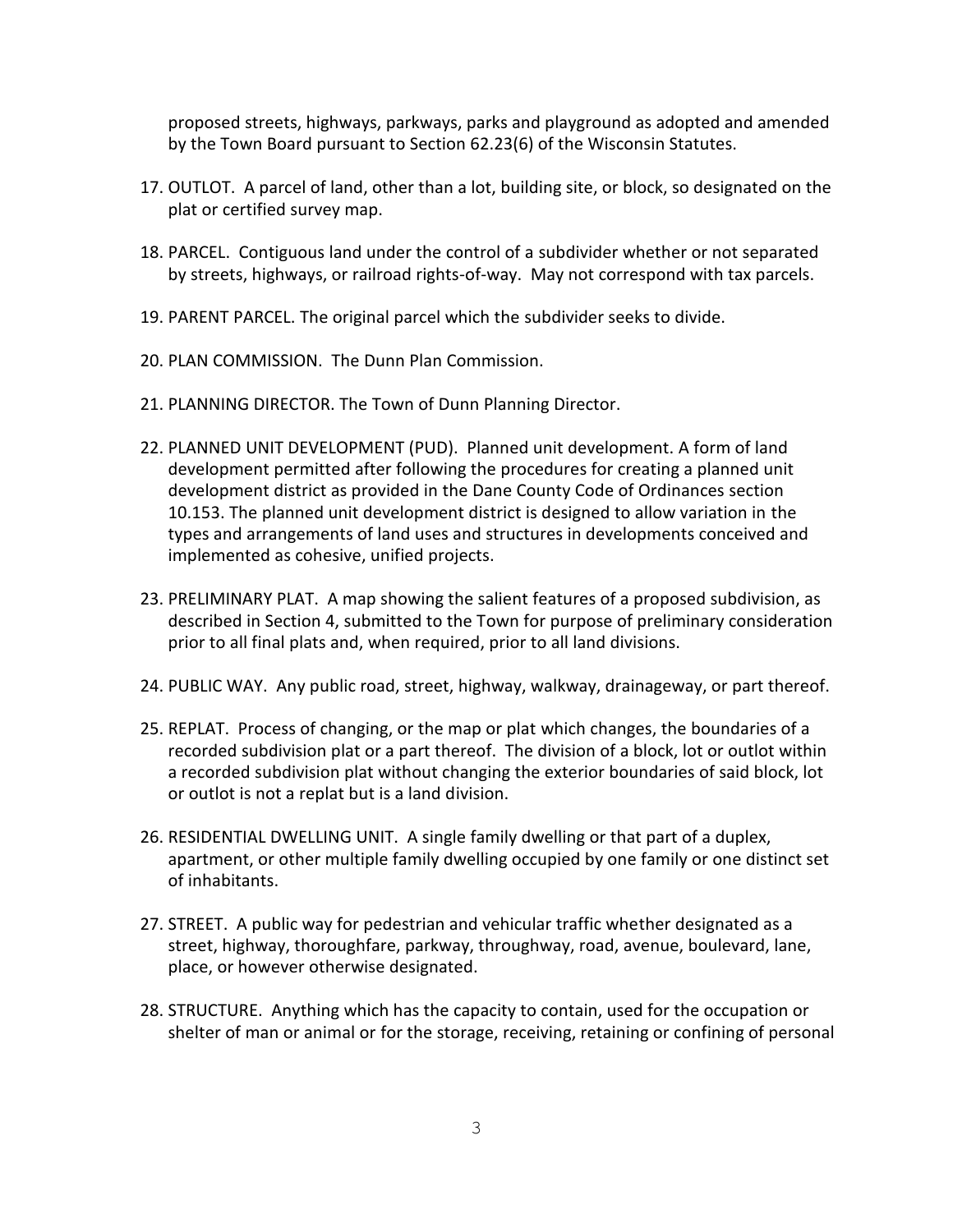property, the use of which requires temporary or permanent location on the ground or attachment to something having temporary or permanent location on the ground. The term does not include the facilities and appurtenances of public utilities other than buildings.

- 29. SUBDIVIDER. Any person, firm, corporation, partnership, or entity of any sort, which divides or proposes to divide land in any manner which results in a subdivision.
- 30. SUBDIVISION. The division of a lot, parcel or tract of land where the act of division:
	- (A) Creates five or more lots, parcels or building sites; or
	- (B) Creates five or more lots, parcels or building sites by successive divisions within a period of five years.
- 31. TAX PARCEL. A unit of land delineated for the sole purpose of creating a complete, accurate, and equitable unit of taxation in support of taxpayers contributing a fair share of support for the community services received. Tax parcel boundaries may not correspond to Parcels as defined above.
- 32. TOWN. The Town of Dunn situated in Dane County, Wisconsin.
- 33. TOWN ATTORNEY. Any attorney engaged by the Town to perform legal work relating to this Ordinance.
- 34. TOWN ENGINEER. Any registered professional engineer engaged by the Town to perform engineering work relating to this Ordinance.

## Section 2: Introduction

- (1) AUTHORITY. This ordinance is adopted pursuant to the Village Powers of the Town under Sections 60.10(2)(c), 60,22(3), 61.34(1) of the Wisconsin Statutes, the authority contained in Section 236.45 of the Wisconsin Statutes, and the purposes listed in Sections 236.01 and 236.45 of the Wisconsin Statutes.
- (2) PURPOSE.
	- (A) To guide the future growth and development of the Town consistent with the Town of Dunn's current adopted Comprehensive Plan;
	- (B) To promote the public health, safety, and general welfare of the community;
	- (C) To preserve agricultural land and farming as a viable activity;
	- (D) To encourage the appropriate use of land throughout the Town;
	- (E) To guide the detailed analysis of development proposals so as to locate and coordinate appropriate areas for development and conservation;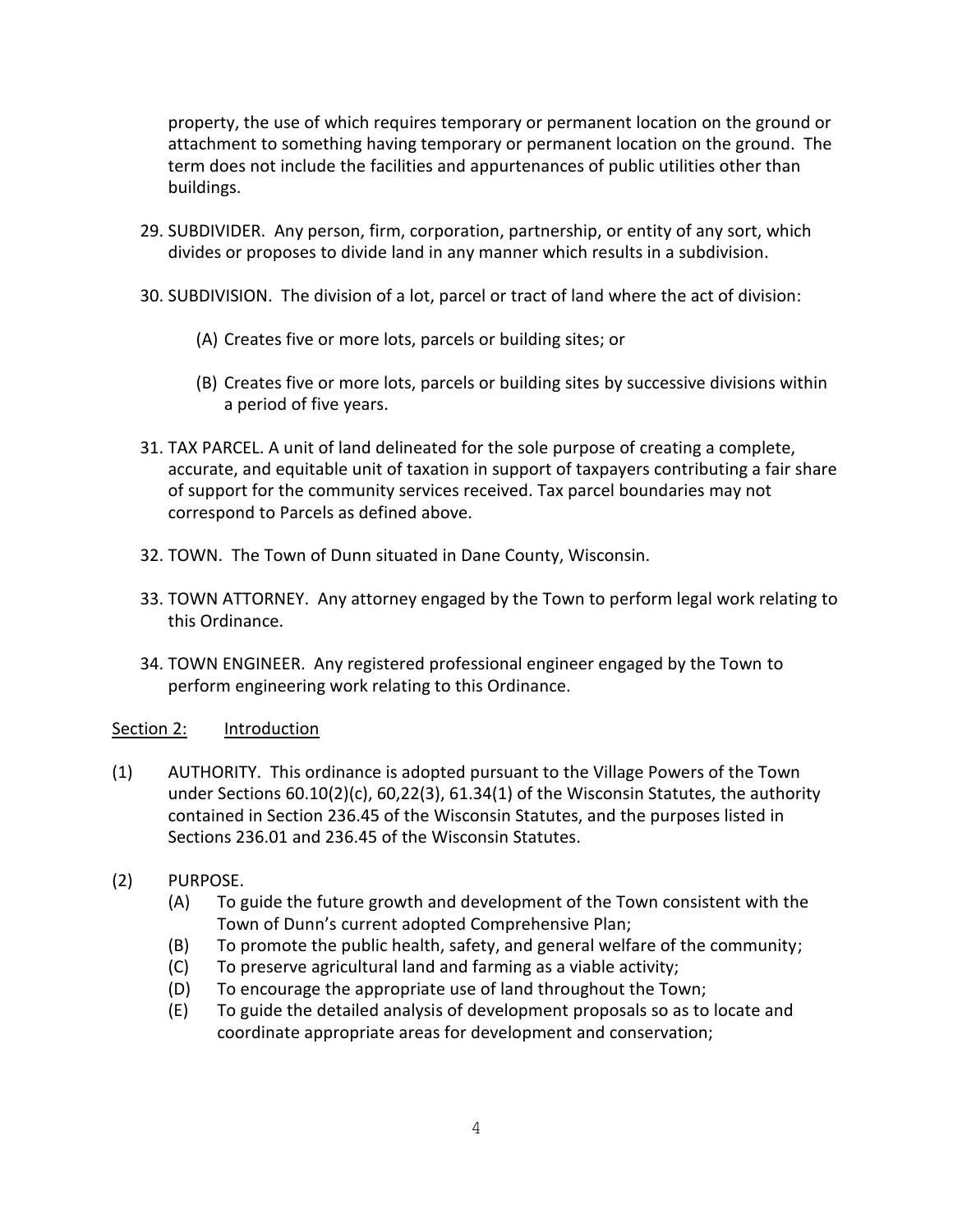- (F) To preserve the rural character of the Town through the permanent preservation of meaningful open space and sensitive natural resources;
- (G) To preserve prime agricultural land by clustering development on lands that have low agricultural potential;
- (H) To provide commonly-owned open space areas for passive and/or active recreational use by residents of the development and, where specified, the larger community;
- (I) To provide buffering to reduce conflicts between residential development and non-residential uses;
- (J) To protect and enable the restoration of environmentally sensitive areas and biological diversity, and maintain environmental corridors;
- (K) To preserve archaeological sites, historic buildings and their settings;
- (L) To provide for the most efficient use of public infrastructure and related public facilities;
- (M) To provide for the most efficient use of lands deemed suitable for development.
- (3) ABROGATION AND GREATER RESTRICTIONS. It is not intended by this ordinance to repeal, abrogate, annul, impair, or interfere with any existing easements, covenants, agreements, rules, regulations or permits previously adopted or issued pursuant to laws. However, where this ordinance imposes greater restrictions, the provisions of this ordinance shall govern.
- (4) INTERPRETATION. In their interpretation and application, the provisions of this ordinance shall be held to be minimum requirements and shall be liberally construed in favor of the Town and shall not be deemed a limitation or repeal of any other power granted by the Wisconsin Statutes.
- (5) PLAN COMMISSION. The authority to approve or object to preliminary or final plats, is, to the extent necessary to implement the provisions of this ordinance delegated to the Plan Commission, provided, however, that the final plats dedicating streets, highways, or other land shall be approved by the Town Board.
- (6) SEVERABILITY. The provisions of this ordinance are severable. If any provision of the ordinance is invalid or unconstitutional, or if its application to any person or circumstances is invalid or unconstitutional, such invalidity or unconstitutionality shall not affect other provisions or applications of this ordinance which can be given effect without the invalid or unconstitutional provision or application.
- (7) REPEAL. All other ordinances or parts of ordinances of the Town inconsistent or conflicting with this ordinance, to the extent of the inconsistency only, are hereby repealed.
- (8) TITLE. This ordinance shall be known as, referred to, or cited as the "Town of Dunn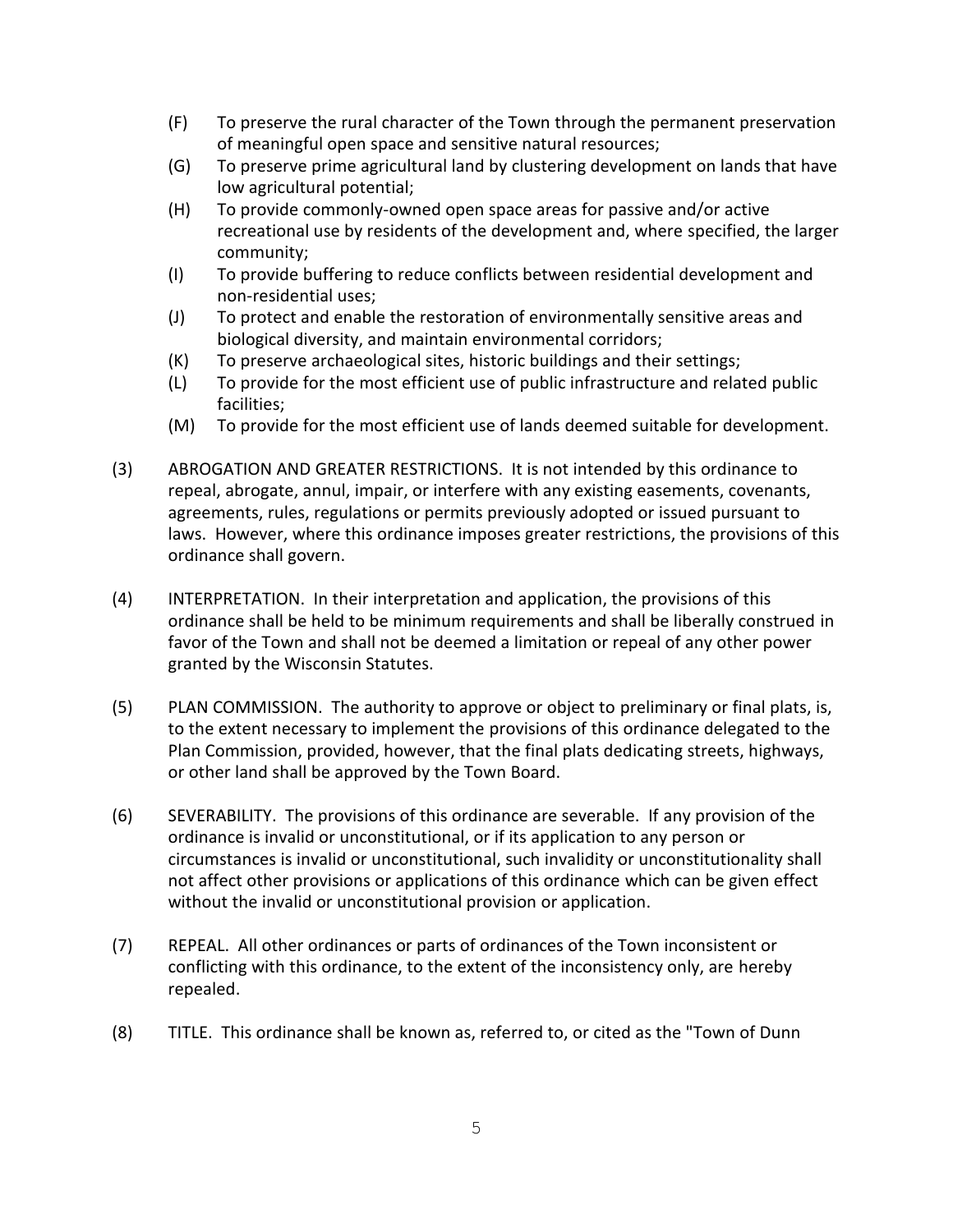Subdivision Ordinance."

(9) EFFECTIVE DATE. This ordinance shall take effect on the day after its publication as provided by law.

## Section 3: General Provisions

- (1) JURISDICTION. Jurisdiction of these regulations shall include all lands within the Town. The provisions of this ordinance as it applies to divisions of tracts of land into less than five (5) parcels shall not apply to:
	- (A) Transfers of interests in land by will or pursuant to court order;
	- (B) Leases for a term not to exceed ten years, mortgages or easements;
	- (C) The sale or exchange of parcels of land between owners of adjoining property via lot line adjustments if additional lots are not thereby created and the lots resulting are not reduced below the minimum sizes required by Chapter 236 of the Wisconsin Statutes or any other applicable laws or ordinances. Such lot line adjustments will not increase or decrease the allotted building sites on either property.
	- (D) Cemetery plats under section 157.07 of the Wisconsin Statutes.
- (2) COMPLIANCE. No person shall divide any land located within the Town which results in a subdivision, land division, certified survey map or replat; and no such subdivision, land division, certified survey map or replat shall be entitled to be recorded; and no street be laid out or improvements placed therein without compliance with all requirements of this ordinance and the following:
	- (A) The Town of Dunn Comprehensive Plan
	- (B) All applicable provisions of the Dane County Code of Ordinances
	- (C) The provisions of Wis. Stats. Chapter 236 and Wis. Stats.  $\frac{6}{5}$  80.08
	- (D) The rules of the Wisconsin Department of Safety and Professional Services, contained in Chapter SPS 383 and related chapters of the Wisconsin Administrative Code for land divisions not served by public sewer.
	- (E) The rules of the Division of Transportation Infrastructure Development, Wisconsin Department of Transportation, contained in Chapter TRANS 233 of the Wisconsin Administrative Code for subdivisions that abut a state trunk highway or connecting street.
	- (F) The rules of the Wisconsin Department of Natural Resources contained in the Wis. Adm. Code for Floodplain Management Program.
	- (G) The rules of the Wisconsin Department of Natural Resources contained in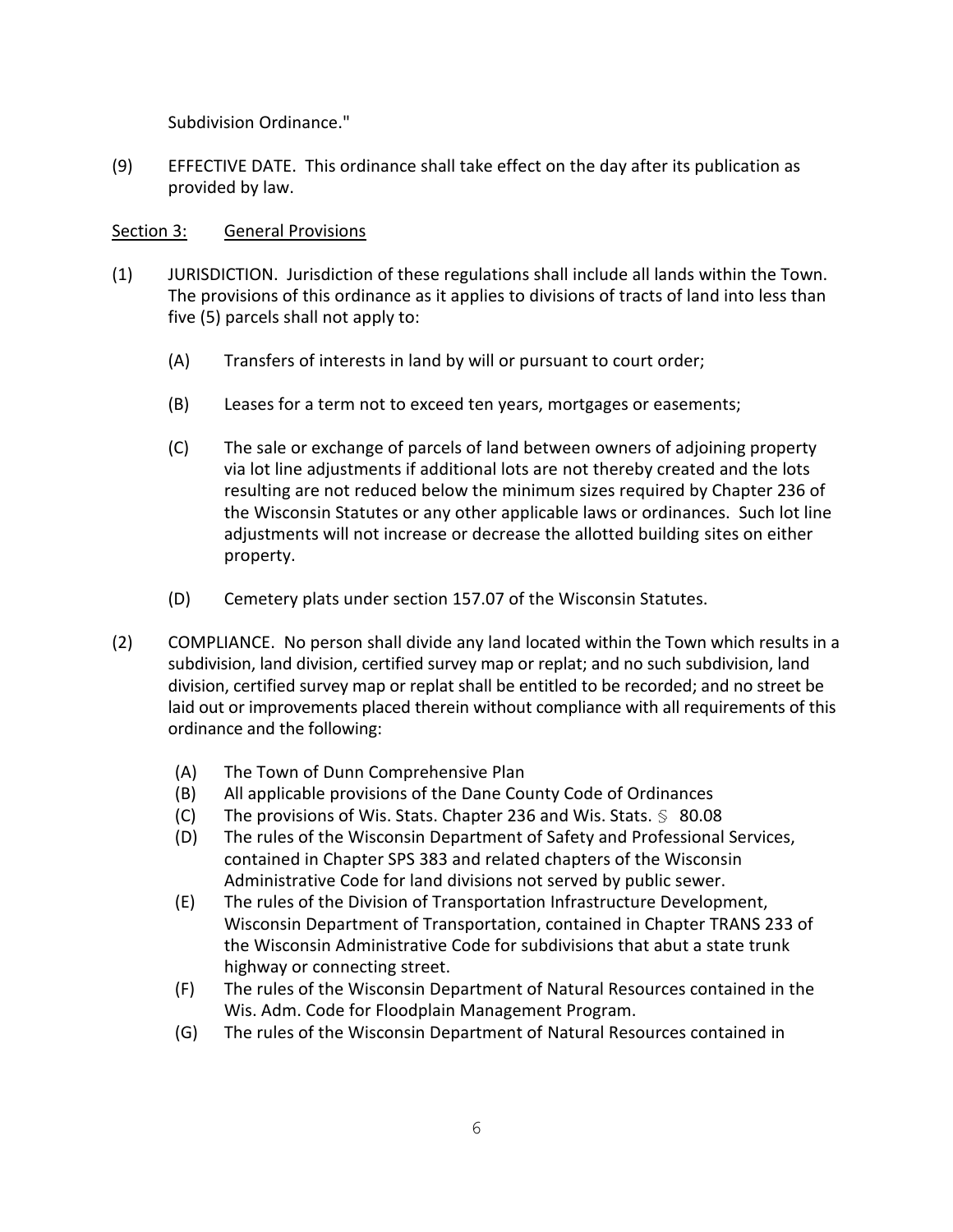Chapters NR 115 and 116 of the Wisconsin Administrative Code, for shoreland and wetland protection and floodplain management.

- (H) All other applicable rules contained in the Wisconsin Administrative Code not listed in this Subsection and
- (I) All applicable Town of Dunn and Dane County ordinances and regulations, including land division, subdivision, zoning, sanitary, building and official mapping ordinances.
- (3) IMPROVEMENTS.
	- (A) Contract. Before any final plat map is inscribed by the clerk the subdivider shall enter a contract with the Town wherein the subdivider agrees to install all required improvements within eighteen (18) months of the of Town Board approval, or the approval shall lapse.
	- (B) Security Required.
		- 1. At the time said contract is entered, the subdivider shall file a performance bond or irrevocable letter of credit with the Town in an amount equal to the estimated cost of the required improvements as determined by the subdivider's engineer and approved by the Town Engineer.
		- 2. The security posted shall be in such form as is acceptable to the Town Board and approved by the Town Attorney. When a letter of credit is posted as security the Town must be the beneficiary.
		- 3. The security deposit shall guarantee that all required improvements will be completed according to Town specifications by the subdivider or its contractors not later than eighteen (18) months from the date that the plat is recorded and shall be used, applied, or released pursuant to Section 11(2).

# (4) RESERVATION AND DEDICATION OF LAND.

- (A) Public Ways. Whenever a tract of land to be divided or subdivided embraces all or any part of an arterial street, drainageway or other public way, said public way shall be made a part of the plat and dedicated by the subdivider in the locations and dimensions indicated on said plan or map.
- (5) CERTIFIED SURVEY. Any land division other than a subdivision, shall be surveyed with a certified survey map prepared by a licensed surveyor as provided in Sec. 236.34, Wis. Stats., and in accordance with the requirements of this ordinance and Town of Dunn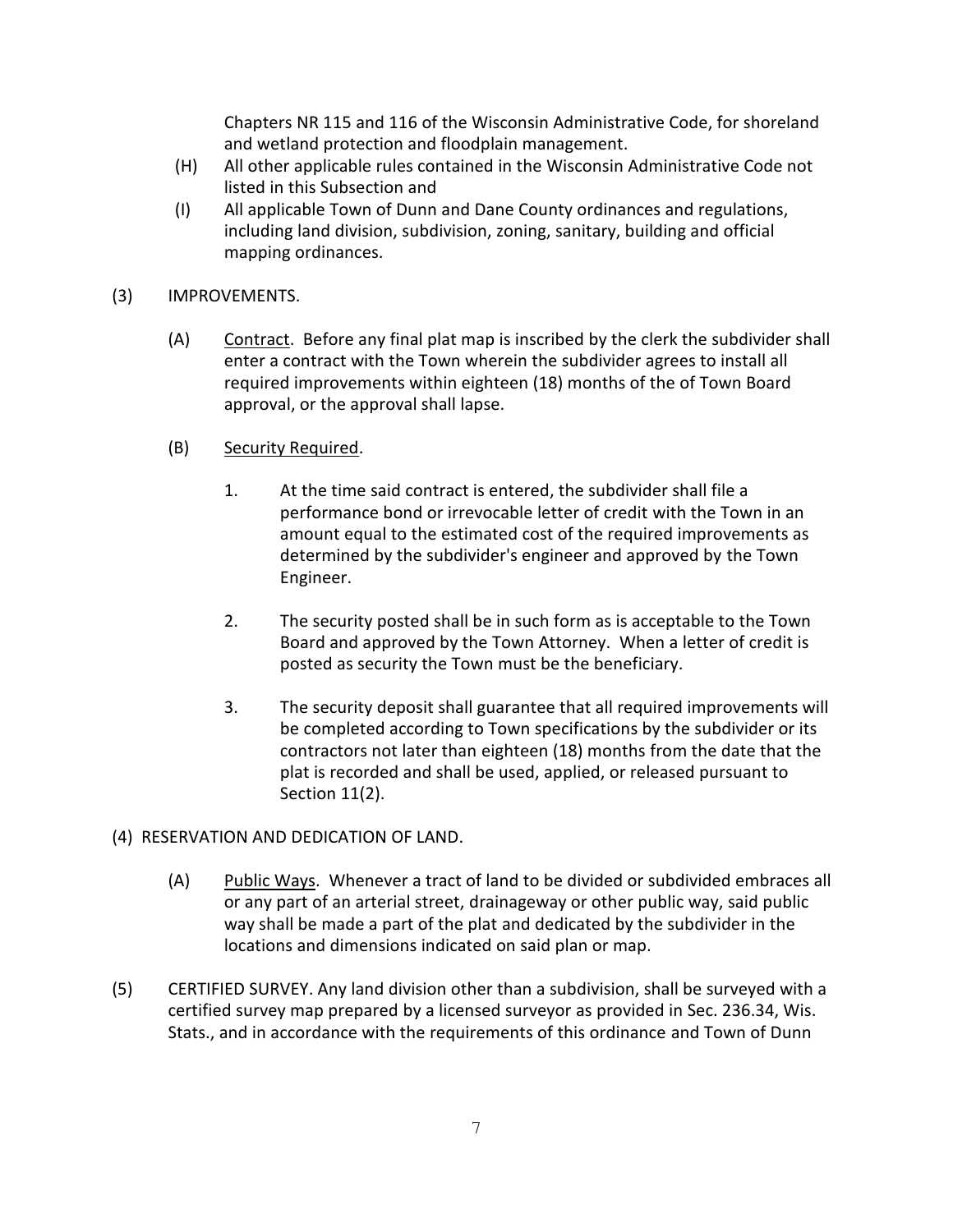Ordinance #12-3 (A), the Land Division Ordinance.

- (6) NON COMPLIANCE. No person, partnership, firm, corporation, or entity of any sort shall be issued a building permit by the Town authorizing the building on, or improvement of, any land division, subdivision, or replat within the jurisdiction of this ordinance not approved by the Plan Commission as of the effective date of this ordinance until the provisions and requirements of this ordinance have been fully met. The Plan Commission or Town Board may deny requests for building permits, rezoning or other approvals for any person, firm or corporation who fails to comply with the provisions of this ordinance.
- (7) APPLICABILITY TO CONDOMINIUMS. This ordinance is expressly applicable to condominium developments within the Town's jurisdiction, pursuant to Section 703.27(1), Wis. Stats. For purposes of this ordinance, a condominium unit and any associated limited common elements shall be deemed to be equivalent to a lot or parcel created by the act of land division or subdivision.
- (8) SURVEY MONUMENTS. Before final approval of any plat or certified survey map within the corporate limits of the Town, the subdivider shall install survey monuments placed in accordance with the requirements of Section 236.15 of the Wisconsin Statutes and as may be required by the Town Engineer. The Town Board may waive the placing of monuments required under Section 236.15(b), (c) and (d), for a reasonable time on condition that the subdivider execute a surety bond to insure the placing of such monuments within the time required.
- (9) LAND SUITABILITY. No plat shall be approved if the resulting lots are determined to be unsuitable for a developed use by the Plan Commission for reason of flooding or potential flooding, adverse soil or rock formations, severe erosion potential, unfavorable topography, inadequate drainage, inadequate water or sewage disposal capabilities, or any other condition which is potentially harmful to the health, safety, or welfare of the future residents of the proposed lots, adjacent lots, or of the community. A portion of a proposed lot may contain such conditions, provided the overall lot is not deemed unsuitable.
	- (A) Lands that are unsuitable for development include, but are not limited to:
		- 1. All areas mapped as Floodplain by the Federal Emergency Management Agency (FEMA), Wisconsin Department of Natural Resources, or Dane County Zoning. When a proposed land division is located in an area where flooding or potential flooding may be a hazard, the Plan Commission may request technical assistance from any of these agencies in determining whether the land is suitable or unsuitable for the use proposed.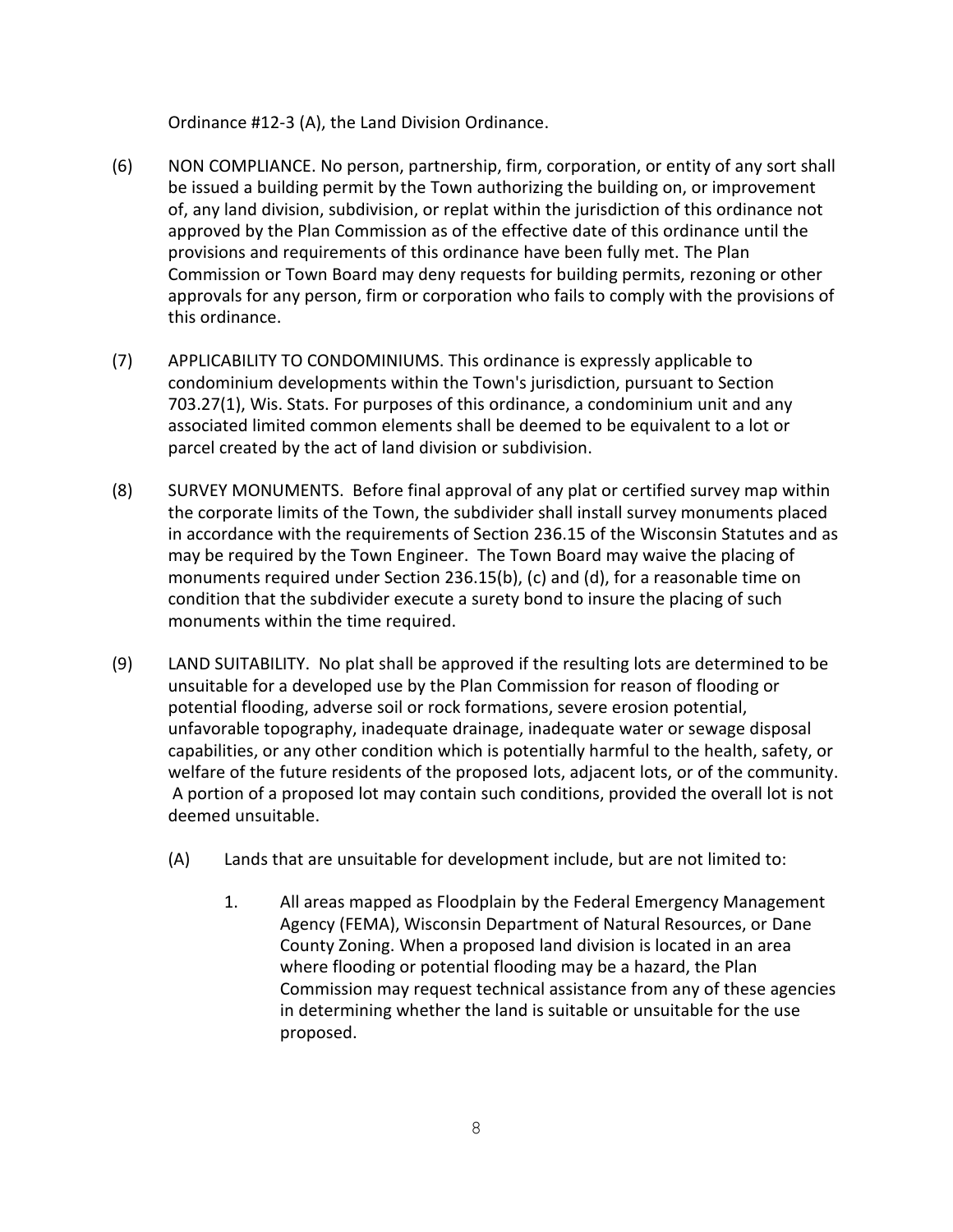- 2. All wetlands as defined in NR 103.02(5) of the Wisconsin Administrative Code, including a 100 foot buffer (around wetlands with an area of 2 acres or greater). The applicant may petition the Plan Commission to waive the 100 foot buffer.
- 3. All areas within 75 feet of the ordinary high-water mark of navigable streams and lakes, as identified by Wisconsin Department of Natural Resources.
- 4. All areas having slopes 15 percent or greater.
- 5. Areas that provide habitat for threatened, endangered, or special concern species in the opinion of a natural resource specialist.
- 6. Burial sites and Indian mounds.
- 7. Drainageways that contain running water during spring runoff, or during storm events plus a *25* foot buffer from the edge of the drainageway.
- 8. Lands having bedrock within six (6) feet of the natural undisturbed surface.
- 9. For unsewered development, all soil types as shown on the operational soil survey maps prepared by the U.S. Department of Agriculture, Natural Resource Conservation Service, which have very severe limitations, unless in conformance with the applicable state administrative code and the Dane County Private Sewage System Ordinance.
- 10. Lands that are encumbered by a conservation easement which prohibits the land division or the type of development proposed.
- 11. Areas of archaeological, historical, or geological importance.
- (B) The Plan Commission, when applying the provisions of this section, shall recite the particular reasons upon which it bases its conclusion that the land is not suitable for a proposed use, and afford the subdivider an opportunity to present evidence regarding such unsuitability if the subdivider so desires. Thereafter, the Plan Commission may affirm, modify or withdraw its determination of unsuitability.
- (C) The subdivider shall provide all necessary maps, data, and information for determining suitability.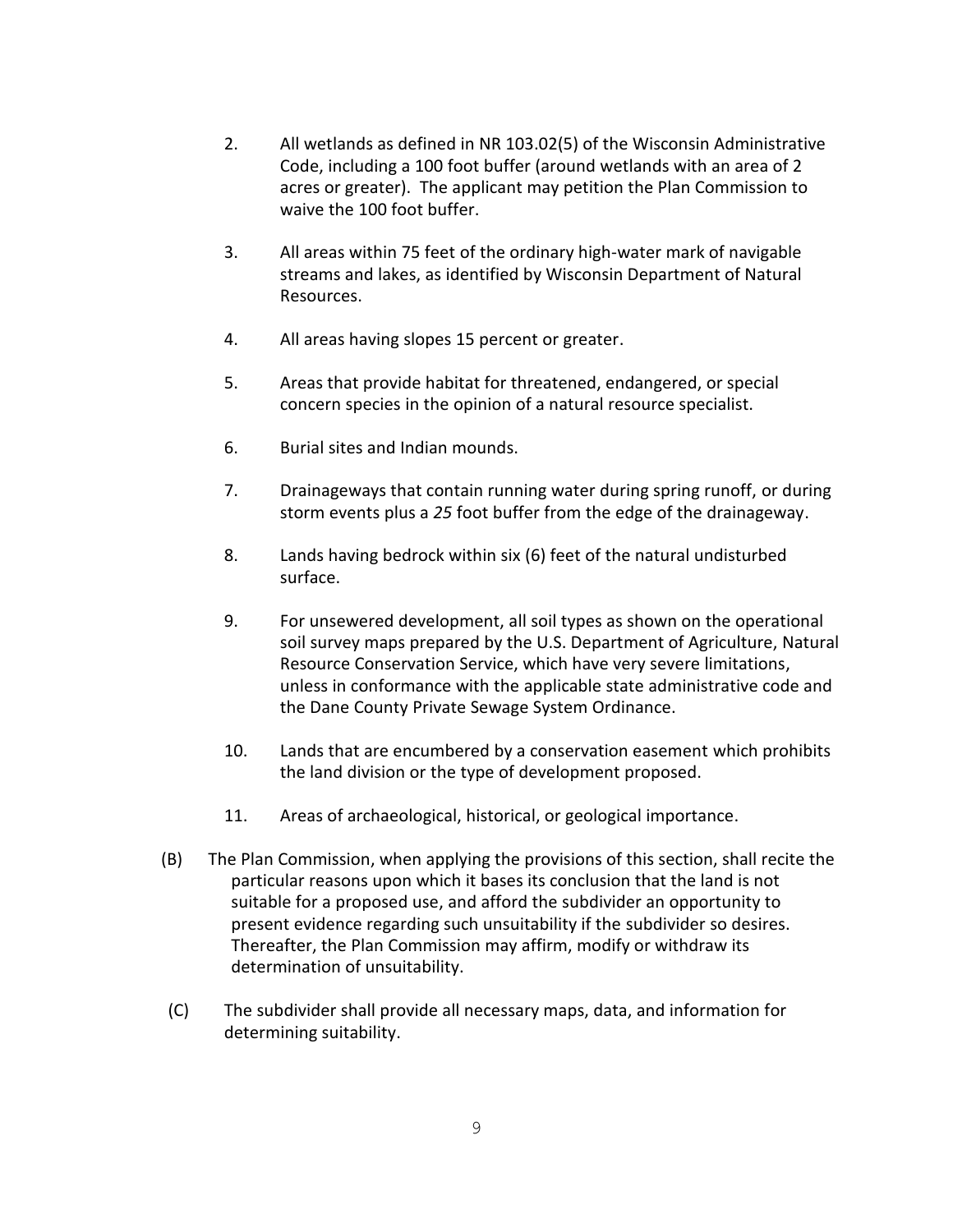- (10) OUTLOTS. No outlot in a subdivision may be used as a building site unless it is in compliance with all restrictions imposed by Chapter 236 of the Wisconsin Statutes and the provisions of this ordinance. No outlot in a subdivision may be used as a building site unless it is in compliance with all the provisions of this ordinance. An outlot may be conveyed whether or not it may be used as a building site.
- (11) VIOLATIONS. It shall be unlawful to build upon, rezone, divide, further divide, convey, record or monument any land in violation of this ordinance or of the Wisconsin Statutes. The Town may institute appropriate action or proceedings to enjoin violations of this ordinance or the applicable Wisconsin Statutes.
- (12) PENALTIES.
	- (A) Any person, firm or corporation who fails to comply with the provisions of this ordinance shall, upon conviction thereof, forfeit not less than One Hundred Dollars (\$100) nor more than One Thousand Dollars (\$1,000) and the costs of prosecution for each violation, including the Town's reasonable and actual attorney fees and disbursements incurred in the prosecution of such violations, and in default of payment of such forfeiture and costs shall be imprisoned in the County Jail until payment thereof, but not exceeding six (6) months. Each day a violation exists or continues shall constitute a separate offense.
	- (B) Recordation improperly made has penalties provided in Sec. 236.30, Wis. Stats.
	- (C) Conveyance of lots in unrecorded plats has penalties provided in Sec. 236.31, Wis. Stats.
	- (D) Monuments disturbed or not placed have penalties as provided for in Sec. 236.32, Wis. Stats.
	- (E) Assessor's plat made under Sec. 70.27 of the Wisconsin Statutes may be ordered by the Town at the expense of the subdivider when a subdivision is created by successive land divisions.
- (13) APPEALS.
	- (A) The following decisions of the Plan Commission may be appealed to the Town Board:
		- 1. Rejection of a preliminary plat;
		- 2. Rejection of a final plat;
		- 3. Determination that land is unsuitable for subdivision;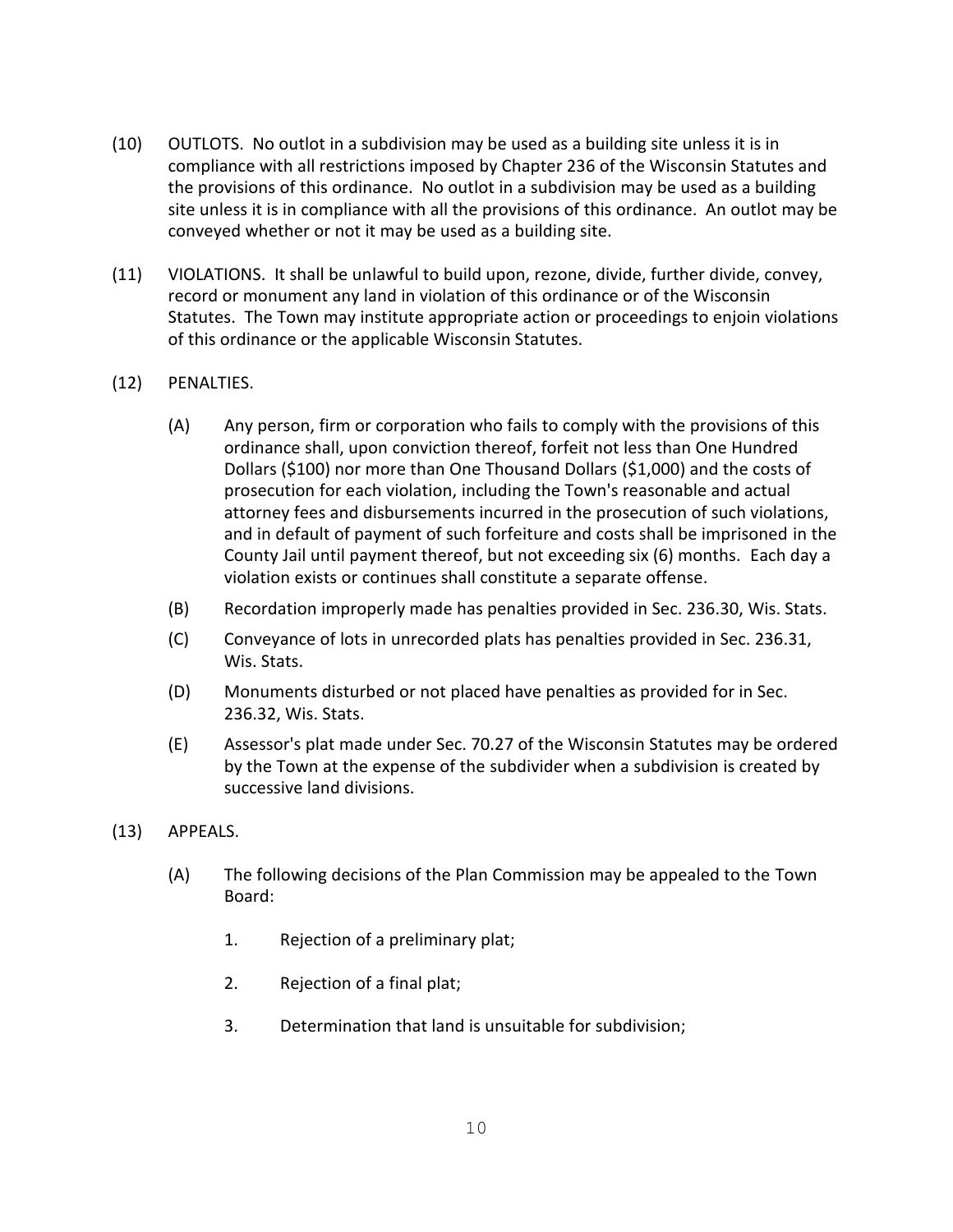- 4. Determination that a change in a recorded plat and its exhibits is a major change;
- 5. Rejection of a proposed change in a recorded plat and its exhibits.
- (B) A written Notice of Appeal must be filed with the Clerk within 14 days of the date of the Plan Commission action.
- (C) The Notice of Appeal shall state the action of the Plan Commission appealed from, shall specify the reasons stated by the Plan Commission for taking such actions, shall specify the reasons why the landowner believes said action was inappropriate; shall include an agreement to extend the time for acting on the certified survey, for a period of ninety (90) days from the date of the Plan Commission action; and shall state the names and addresses of the owners of all properties within 300 feet of the proposed land division.
- (D) The Clerk shall file the Notice of Appeal with the Board and shall schedule the appeal for consideration by the Board at a meeting, open to the public, within forty-five (45) days of the filing of the Notice of Appeal. The Clerk shall send notice of the time scheduled for the consideration of the appeal to the landowner and to all property owners within 300 feet of the proposed land division at least ten (10) days prior to the hearing of the appeal.
- (E) Within thirty (30) days of the appeal hearing, the Board shall affirm, modify, or reverse the action of the Plan Commission or shall refer the matter back to the Plan Commission for further consideration. Notice of the decision of the Board shall be sent to landowner and the Plan Commission.
- (F) The provisions of Chapter 68 of the Wisconsin Statutes shall not be applicable to any determination made pursuant to the provisions of this ordinance.
- (G) Any person aggrieved by an objection to a plat or a failure to approve a plat may, after review by the Board, appeal therefrom, as provided in Sections 236.13(5) and 62.23(7)(e)(10) to (15) of the Wisconsin Statutes.

# Section 4: Procedure

(1) PRE-APPLICATION. Prior to the filing of an application for the approval of a certified survey map or preliminary plat, the subdivider shall consult with the Planning Director to obtain their advice and assistance, to be informed of the presence and objectives of these regulations, of any applicable plans and of any plan implementation devices, and to be otherwise assisted in planning the subdivision or land divisions. The Planning Director may require the subdivider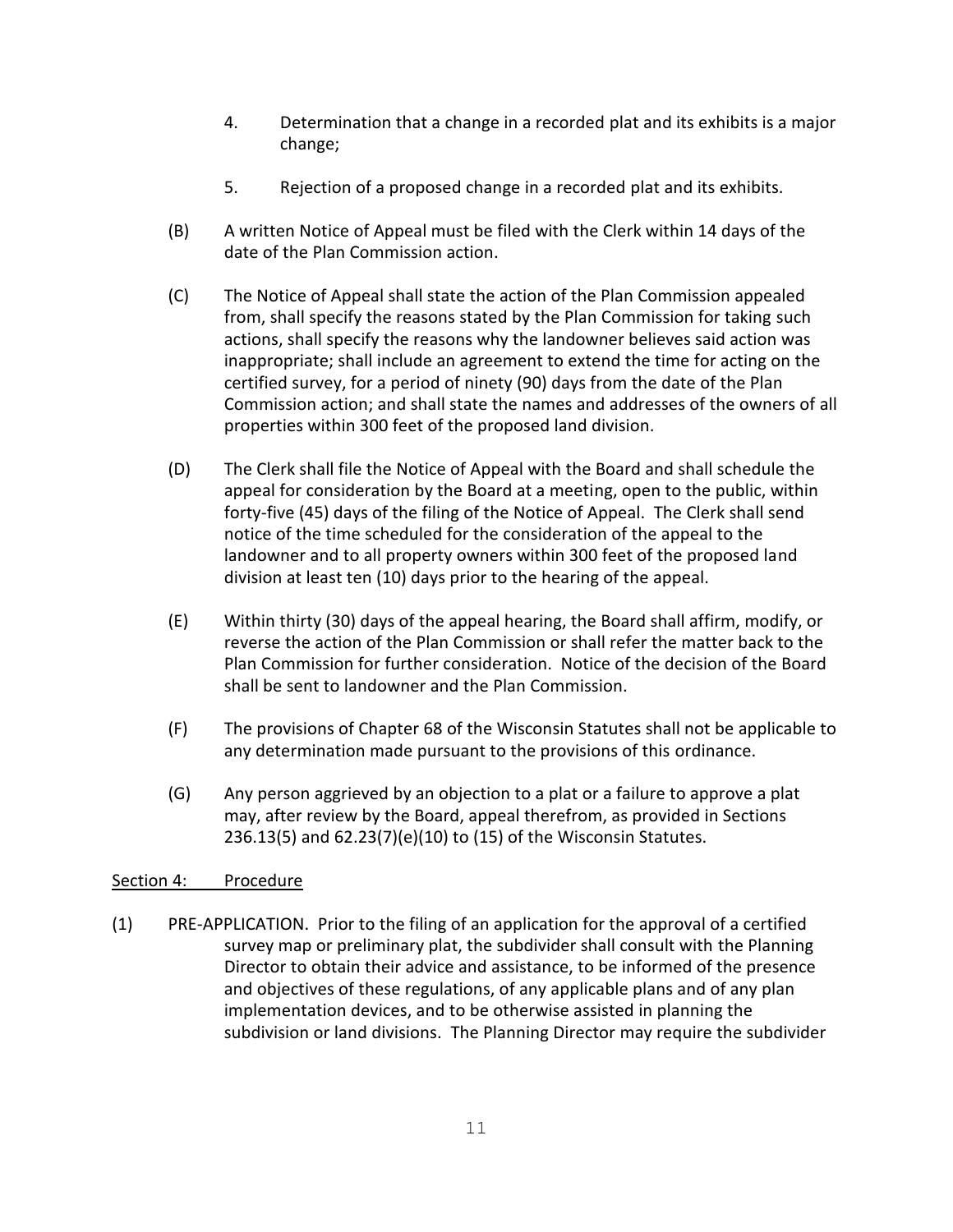to furnish such maps or other information as will assist it during the preapplication phase.

- (2) INITIAL APPLICATION. After the initial conference, the subdivider shall submit a series of maps and descriptive information to the Planning Director according to the following. Mapping for the initial application can be done in any combination of features as long as individual map components can be distinguished and the relationship between map components can be determined.
	- (A) Inventory and mapping of existing resources including the following mapped at a scale of no less than one inch = 50 feet:
		- 1. Topographic contours at 2-foot intervals.

2. United States Department of Agriculture, Natural Resource Conservation Service soil type locations and identification of soil type characteristics such as agricultural capability, depth to bedrock and water table, and suitability for wastewater disposal systems. Type and stability of bedrock should also be noted, particularly in karst areas and areas with high potential for groundwater contamination due to fractured bedrock or the presence of arsenic and mercury.

3. Hydrologic characteristics, including surface water bodies, floodplains, groundwater recharge and discharge areas, wetlands, natural swales, drainage ways, and steep slopes.

4. Land cover on the site, according to general cover type (pasture, woodland, etc.), and stand-alone trees with a caliper of more than [24] inches measured four feet off the ground. The inventory shall include comments on the health and condition of the vegetation.

5. Current and past land use, all buildings and structures on the land, cultivated areas, brownfields, waste sites, and history of waste disposal practices, paved areas, and all encumbrances, such as easements or covenants.

6. Known critical habitat areas for rare, threatened or endangered species.

7. Views of the site, including views onto the site from surrounding roads, public areas and elevated areas, including photographs with a map indicating the location where the photographs were taken.

8. Unique geological resources, such as rock outcrops and glacial features.

9. Cultural resources: brief description of historic character of buildings and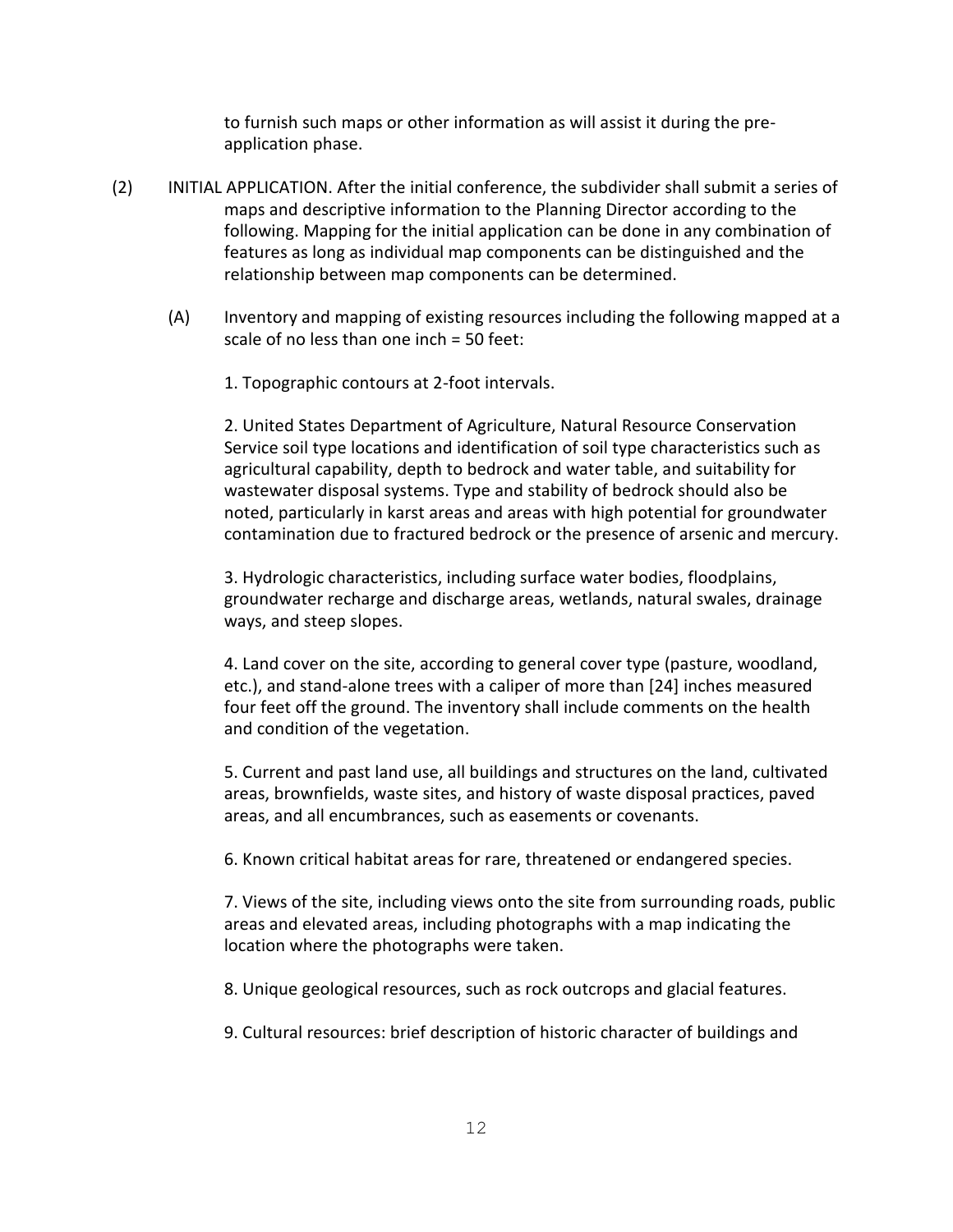structures, historically important landscapes, and archeological features. This includes a review of existing inventories, including those the State Historical Society of Wisconsin maintains for historic buildings, archaeological sites, and burial sites.

- (B) Development yield analysis. The subdivider shall submit a table showing the maximum number of dwelling units that would be permitted under the Dane County zoning ordinance and Town Comprehensive Plan, consistent with the minimum lot size, lot widths, set backs, and other provisions of the zoning ordinance and compare it to the number of dwelling units proposed. Land that is undevelopable because of other laws and ordinances that prohibit development in certain areas (e.g. floodplains, wetlands, steep slopes, and drainage ways) shall be excluded from the development yield analysis.
- (C) Site analysis and concept plan. Using the inventory provided in section 2 (A), the development yield analysis provided in section 2 (B), and applying the standards specified in sections 8-12 of this ordinance, the subdivider shall submit a concept plan including at least the following information at a scale of no less than one inch = 50 feet:

1. Open space areas indicating which areas are to remain undeveloped and trail location.

2. Boundaries of areas to be developed and proposed general street and lot layout.

3. Number and type (i.e., single-family, multi-family) of housing units proposed.

4. Proposed methods for and location of water supply, stormwater management (e.g., best management practices), and sewage treatment.

5. Inventory of preserved and disturbed natural features and prominent views.

6. Preliminary development envelops showing areas for lawns, pavement, buildings, and grading.

7. Proposed methods for ownership and management of open space.

(D) General location map. The subdivider shall submit a map showing the general outlines of existing buildings, land use, and natural features such as water bodies or wooded areas, roads and property boundaries within 500 feet of the tract. This information may be presented on an aerial photograph at a scale of no less than 1 inch: 400 feet.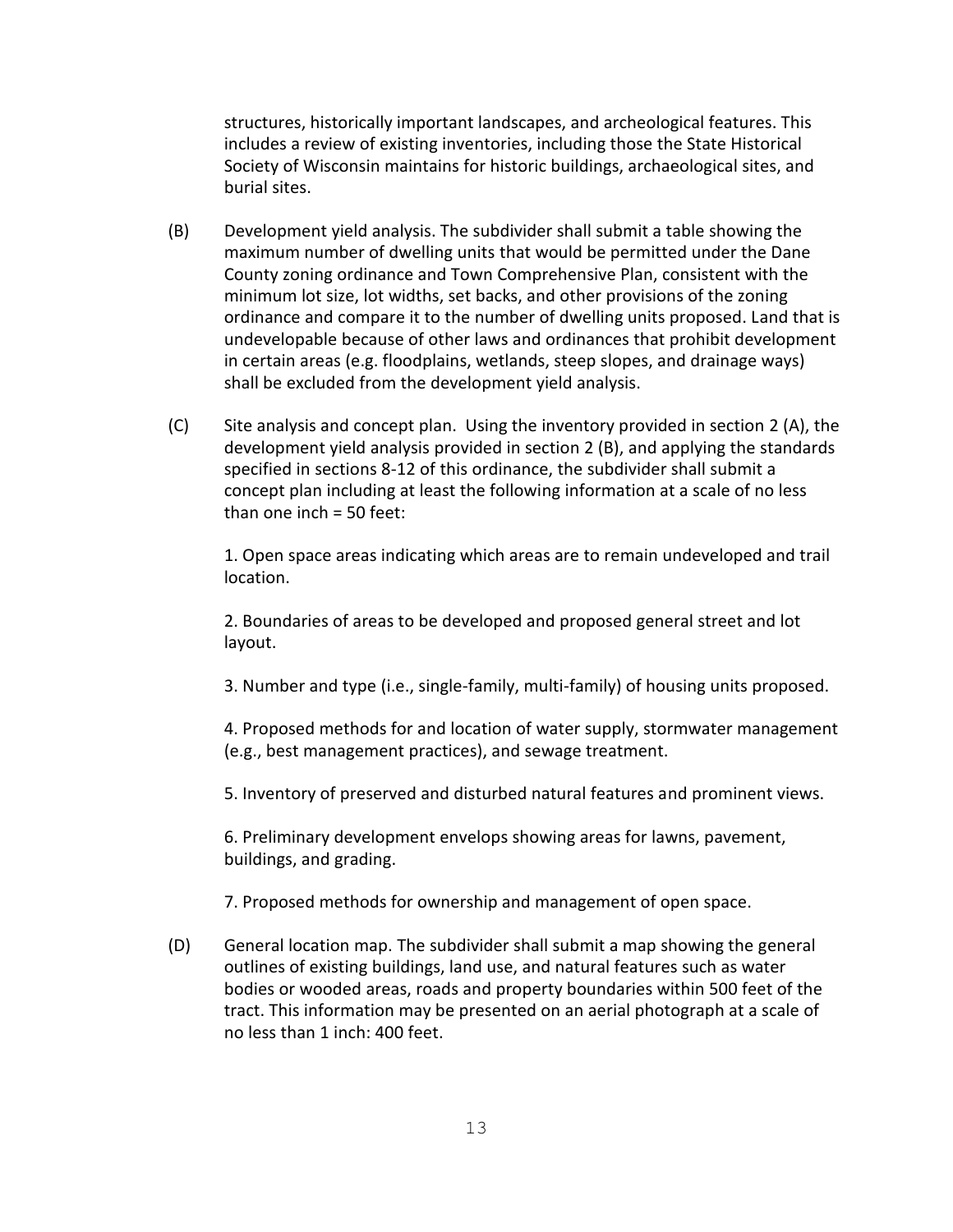#### (3) PRELIMINARY PLAT REVIEW.

- (A) Before submitting a final plat for approval, the subdivider shall prepare a preliminary plat and a written application for approval, and shall file five (5) copies of the plat and the application with the Planning Director. The subdivider shall also forward a copy to the local electric and telephone utilities. When the subdivider expects the Town to act as the transmitting authority in accordance with Section 236.12 Stat., the application shall state that the transmittal responsibility lies with the Town, shall contain a list of the other authorities to which the plat must be submitted, and shall be accompanied by such additional fees and copies of the plat as are necessary to be transmitted to such authorities.
- (B) The preliminary plat shall cover the entire area owned or controlled by the subdivider even if only a small portion thereof is proposed for development at the time, and shall be prepared in accordance with this ordinance. The Plan Commission may waive the requirement that the preliminary plat cover the entire area where it is unnecessary to fulfill the purpose of the ordinance and undue hardship would result from strict application thereof.
- (C) The Planning Director shall forward two copies of the preliminary plat to the Plan Commission which shall examine it for conformity with the requirements of this ordinance and with the requirements of any other ordinances, statutes or administrative rules and regulations, and for compliance with any applicable master plan.
- (D) Within 90 days of the receipt of the application, the Plan Commission shall take action to approve, approve conditionally, or reject the preliminary plat and shall state in writing any conditions of approval or reasons for rejection. The Plan Commission shall establish as a condition of approval that within a reasonable time limit the subdivider shall meet or enter an agreement to meet all other conditions of approval. One copy of the preliminary plat shall be returned to the subdivider, his surveyor, or engineer with the date and action attached hereto; and if approved conditionally or rejected, the conditions of approval or reasons for rejection shall be attached thereto. Unless the time is extended by written agreement between the subdivider and the Board, failure to complete the action herein required within ninety (90) days of filing of the preliminary plat shall constitute an approval of the preliminary plat.
- (E) Approval or conditional approval of a preliminary plat entitles the final plat to approval provided the final plat conforms substantially to the preliminary, including any conditions of that approval, and conforms to any applicable local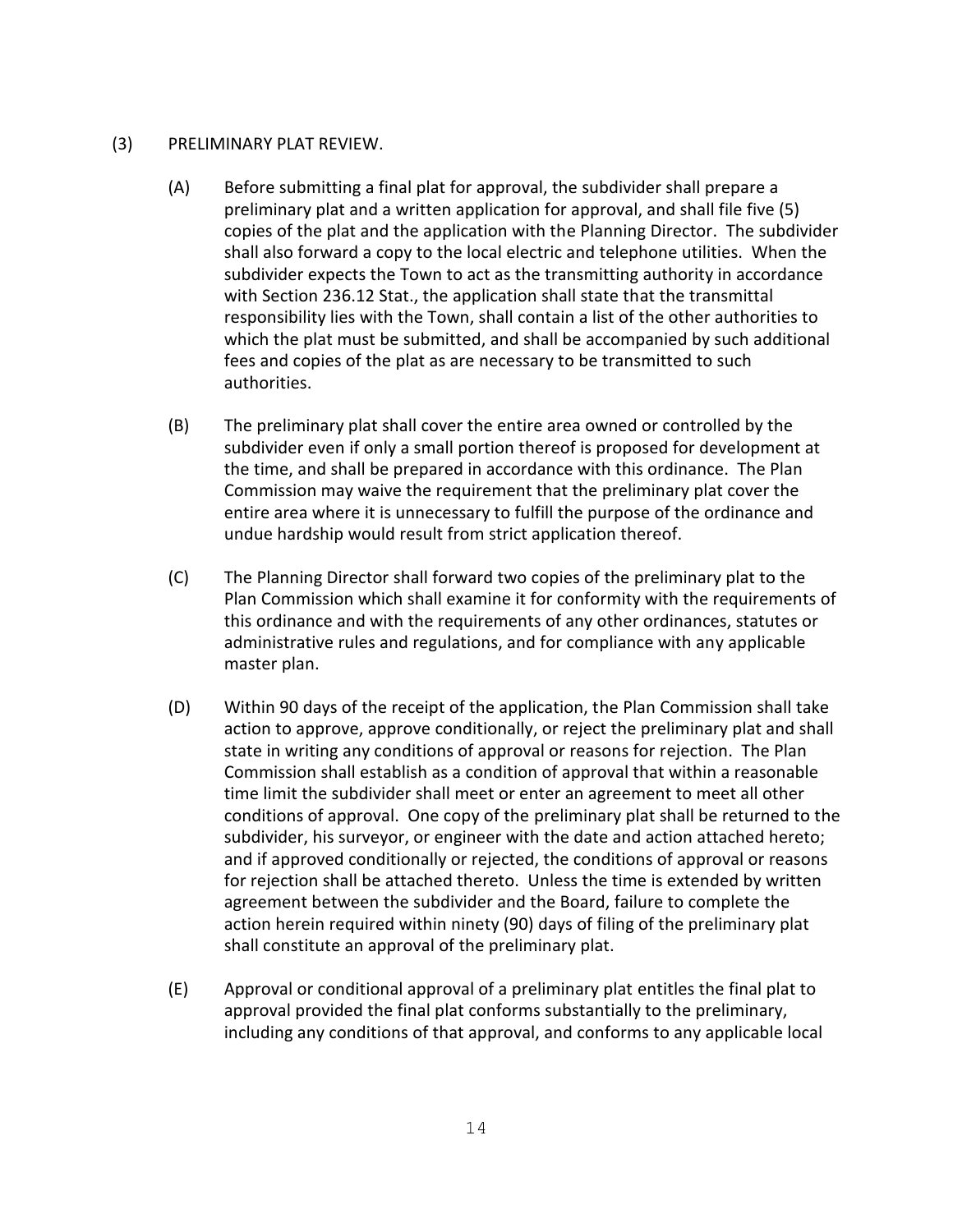plans and ordinances. If the final plat is not submitted within thirty-six (36) months of the last required approval of the preliminary plat, any approving authority may refuse to approve the final plat regardless of prior action taken on the preliminary plat.

(F) Whenever a proposal to replat or subdivide one or more recorded subdivisions, or any part of a recorded subdivision, is filed with the Plan Commission, it shall schedule and hold a public hearing on the proposed preliminary plat of the replat or resubdivision before taking action. The Plan Commission shall mail notices of the proposed replat or resubdivision and of the scheduled hearing thereon at least 10 days prior to the time of such hearing to the owners of all properties within 300 feet of the proposed replat or resubdivision.

## (4) FINAL PLAT REVIEW.

- (A) The subdivider shall prepare and file seven (7) copies of the final plat together with a written application for approval with the Clerk within thirty-six (36) months of the approval of the preliminary plat.
- (B) The Clerk shall forward two (2) copies of the plat to the Plan Commission. The Plan Commission shall examine it for conformity with the preliminary plat and any conditions of approval, with the requirements of this ordinance, and with the requirements of any other ordinances, statutes, administrative rules and regulations, or local plans which may be applicable to it.
- (C) The Plan Commission shall approve or reject the final plat within 60 days of its submission, unless the time is extended by agreement with the subdivider or subdivider's agent. The shall establish as condition of final approval that within a reasonable time limit, the subdivider shall meet or enter and agreement to meet all requirements and conditions of approval. One copy of the plat shall then be returned to the subdivider, his surveyor, or engineer with the date and action attached thereto, and the conditions or requirements of approval or reasons for rejection shall be attached thereto. Unless the time is extended by written agreement between the subdivider and the Plan Commission, failure to complete the action required herein within sixty (60) days of filing the final plat shall constitute an approval of the final plat.
- (D) The final plat may, if permitted by the Plan Commission, include only that portion of the approved preliminary plat which the subdivider proposes to record at that time.
- (E) The final plat is entitled to approval provided that it conforms substantially to the preliminary plat as approved, including any conditions of that approval, and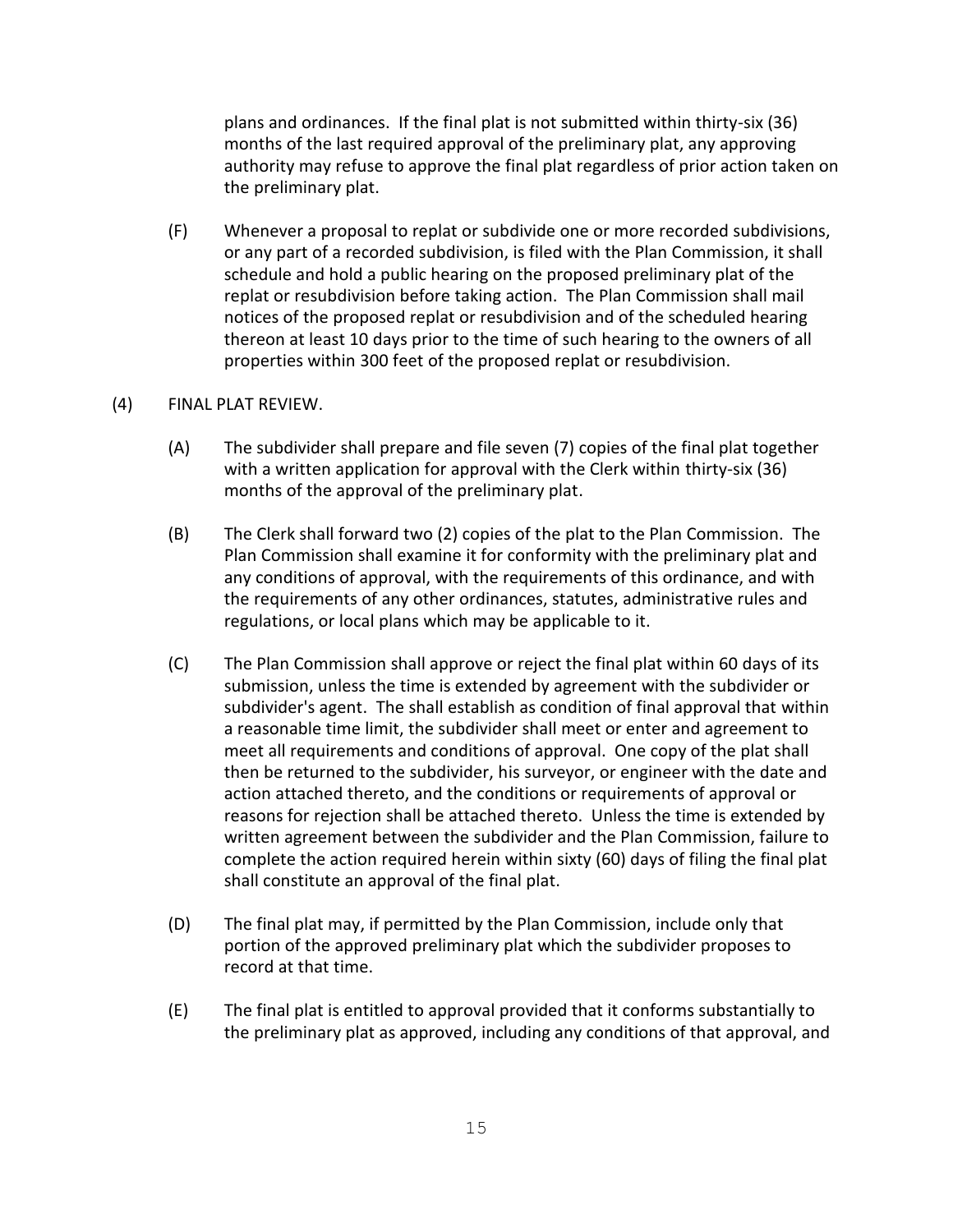conforms to any applicable local plans and ordinances. If the final plat is not submitted within thirty-six (36) months of the last required approval of the preliminary plat, the Plan Commission may reject the final plat regardless of any prior action on the preliminary plat.

- (F) After the final plat has been approved by the Board and the contract is entered and security filed in accordance with Section 3, Paragraph 3 (B) hereof, and all other conditions of approval have been met, the subdivider shall submit the final plat to the Clerk. The Clerk shall cause the certificate inscribed upon the plat attesting to such approval to be duly executed and the plat returned to the subdivider for recording.
- (G) The subdivider shall file two (2) certified copies of the final plat with the Clerk within ten days after it has been recorded.
- (5) REPLATS.
	- (A) When it is proposed to replat a recorded subdivision, or part thereof, so as to change its boundaries, or any part thereof, the person wishing to replat shall vacate or alter the recorded plat as provided in Section 236.40 through 236.44 of the Wisconsin Statutes and shall then proceed as specified in Sections 3 through 7.
	- (B) The Clerk shall schedule a public hearing before the Plan Commission when a preliminary plat of a replat is filed and shall cause notices of the proposed replat and public hearing to be mailed, at the subdivider's expense, to the owners of all properties within the limits of the exterior boundaries of the proposed replat and to the owners of all properties within 300 feet of the exterior boundaries of the proposed replat.
- (6) LAND DIVISIONS BY CERTIFIED SURVEY. Refer to Ordinance 12-3 (A), the Land Division Ordinance

## Section 5: Preliminary Plat

- (1) GENERAL. A preliminary plat shall be required for all subdivisions and shall be based upon a survey by a land surveyor registered in this state. A preliminary plat shall be prepared on paper of good quality capable of clearly legible reproduction at a scale of not more than 100 feet to the inch and shall show correctly on its face the following information:
	- (A) Title under which the proposed subdivision is to be recorded.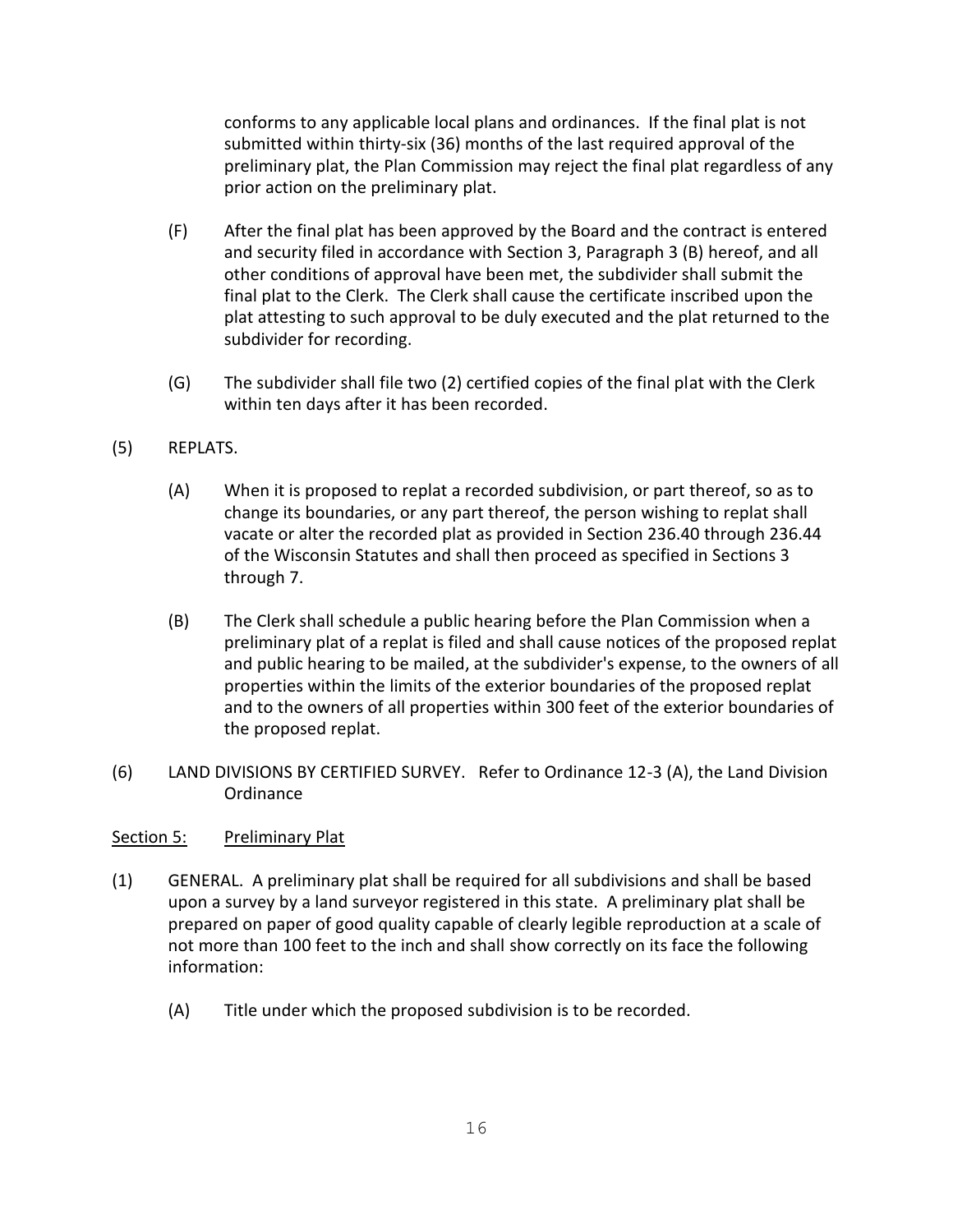- (B) Location of proposed subdivision by: government lot, quarter-quarter section, township, range, county, and state; and a location map showing the relationship between the plat and its surrounding area and to existing streets.
- (C) Date, scale and north point.
- (D) A description of the material of which the corner marker is composed.
- (E) Names and addresses of the owner, subdivider, the surveyor, the engineer, and the professional land planner involved in the plat preparation.
- (F) The entire area contiguous to the proposed plat owned or controlled by the subdivider shall be included on the preliminary plat even if only a portion of said area is proposed for immediate development. The Plan Commission may waive this requirement where it is unnecessary to fulfill the purposes and intent of this ordinance and undue hardship would result from strict application thereof.
- (G) The present zoning and any proposed zoning change for the plat and all lands adjacent thereto.
- (2) PLAT DATA. All preliminary plats shall show the following:
	- (A) Exact length and bearing of the exterior boundaries of the proposed subdivision referenced to a corner established in U.S. Public Land Survey and the total acreage encompassed thereby.
	- (B) Topographic data including contours at vertical intervals of not more than 2 feet. Elevation values shall be based on the National Geodetic Vertical Datum of 1929 (NGVD 29) or the North American Datum of 1988 (NAVD 88) or future adjustments to NAVD 88 as defined by the National Geodetic Survey and should also be so noted on the plat.
	- (C) Water elevations of adjoining lakes and streams at the date of the survey and approximate high and low water elevations, based upon or established by the best available data.
	- (D) Significant natural resource features on the site, i.e. wetlands, floodplains, watercourses, existing wooded areas, steep slopes, drainage ways, rare, threatened and endangered species, Town of Dunn environmental corridors, and other natural resource features, views and other prominent visual features.
	- (E) Location, right-of-way width and names of all existing streets, alleys or other public ways, easements, railroad and utility rights-of-way and all section and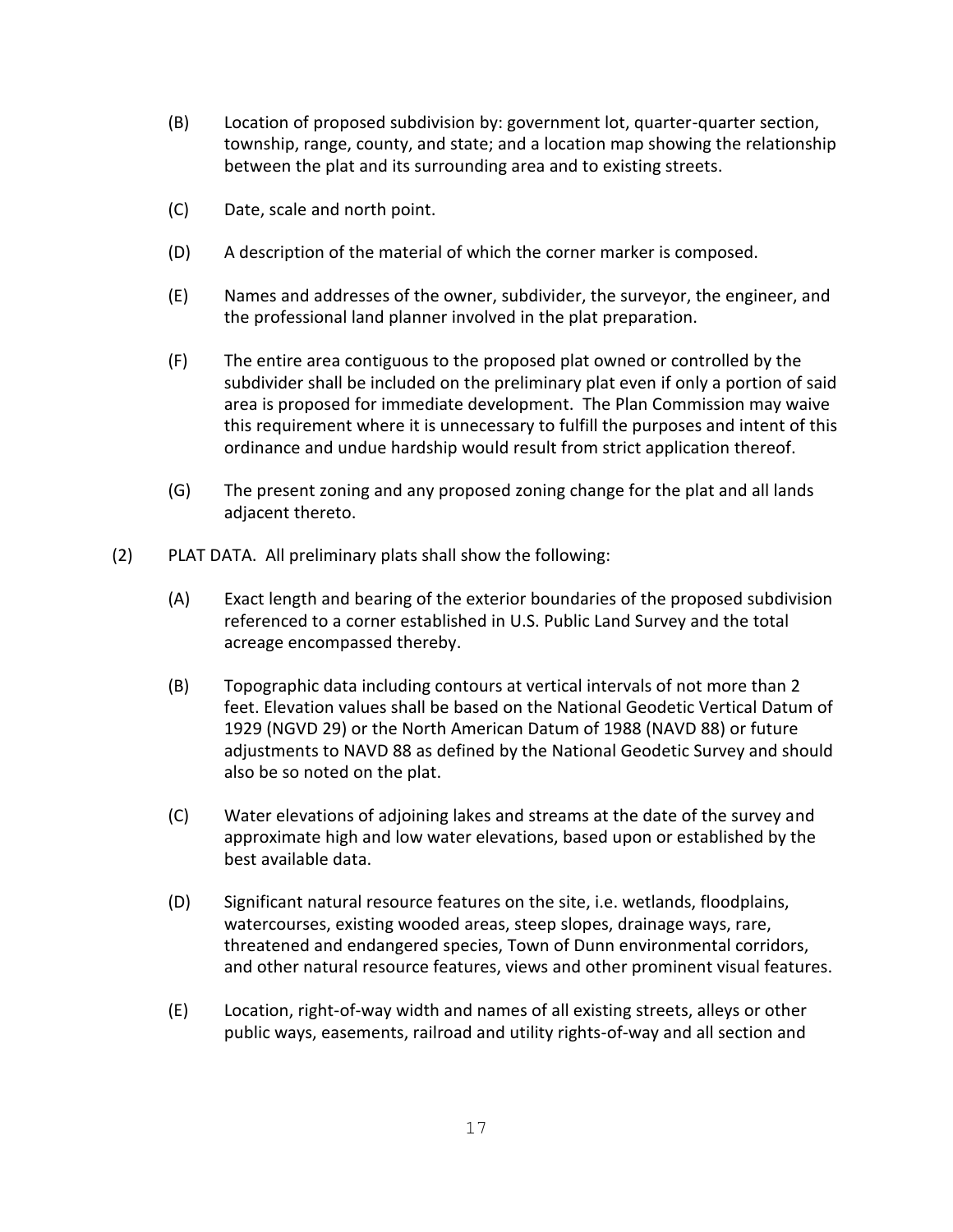quarter section lines within the exterior boundaries of the plat or immediately adjacent thereto.

- (F) Location and names of any adjacent subdivisions, parks and cemeteries, and owners of record of abutting unplatted lands.
- (G) Burial sites categorized under Wis. Stat. § 157.70, Indian mounds, national and state register listed properties, and locally designated historic properties.
- (H) Type, width and elevation of any existing street pavements within the exterior boundaries of the plat or immediately adjacent thereto together with any legally established centerline elevations, based upon or established by the best available data.
- (I) Location, size and invert elevation of any existing sanitary sewers, culverts and drain pipes; the location of manholes, catchbasins, power and telephone poles; and the location and size of any existing gas mains or water wells within the exterior boundaries of the plat or immediately adjacent thereto. If no sewers or are located on or immediately adjacent to the tract, the nearest such sewers or water mains which might be extended to serve the tract shall be indicated by their direction and distance from the tract, size, and invert elevations.
- (M) Existing zoning on and adjacent to the proposed subdivision.
- (N) Corporate limit lines.
- (Q) Depth to ground water throughout the proposed subdivision.

#### (3) SUBDIVISION DESIGN FEATURES

- (A) Layout of proposed streets, showing right-of-way widths, types of improvements, street surface widths, and proposed street names.
- (B) Locations and type of proposed public easements (i.e. drainage, utility, pedestrian, public access to waterways, etc.); and all conservation easements.
- (C) Layout of proposed blocks and lots within the plat.
- (D) Basic data regarding proposed and existing (if applicable) lots and blocks, including numbers, dimensions, area.
- (E) Minimum front, side and rear yard building setback lines for all lots.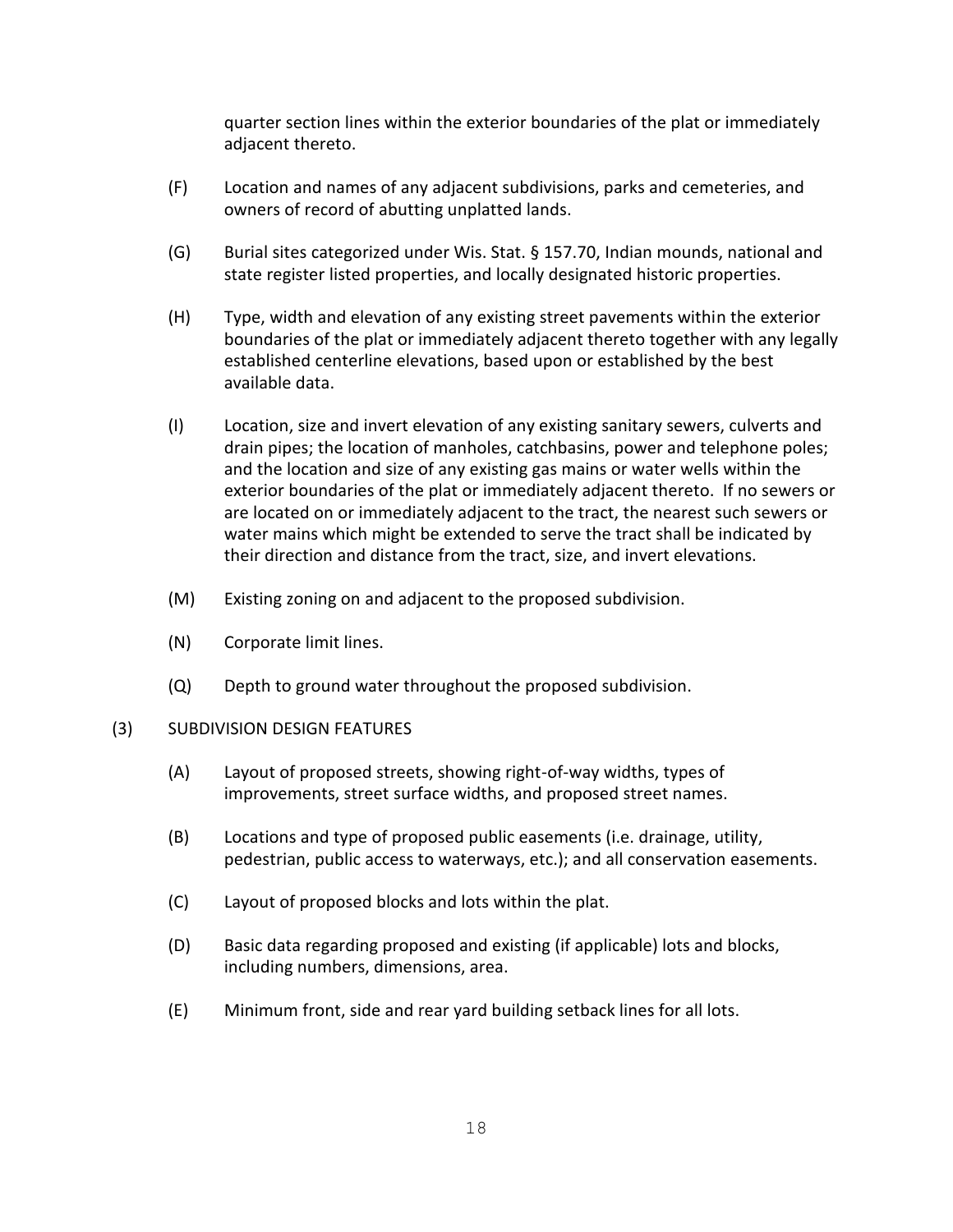- (F) Indication of the use of any lot.
- (G) Location and size of all proposed and existing sanitary sewer lines and water mains, proposed community sewer and water system, or individual on-site septic systems and potable water sources.
- (H) Location and size of all proposed and existing storms sewers (lines, drain inlets, manholes), culverts, retention ponds, swales, infiltration practices and areas, and other stormwater facilities within the plat and to a distance of 100 feet beyond the site.
- (I) Development envelopes showing areas for grading, lawns, pavement and buildings.
- (J) Open space areas, other than pedestrian ways and utility easements, intended to be dedicated or reserved for public use, including the size of such area or areas in acres. Provide information on the conditions, if any, of the dedication or reservation.
- (K) Management plan for restoration and long-term management of the open space areas.
- (4) TESTING.
	- (A) The Town may require, and where sanitary sewers are unavailable shall require, that borings and soundings be made in specified areas to ascertain subsurface soil, rock and water conditions, including depth to bedrock and depth to ground water table.
	- (B) Where sanitary sewers are unavailable, the soil and percolation tests required by Wis. Adm. Code SPS 385 shall be performed and the results shall be submitted with the preliminary plat. After approval of the preliminary plat but prior to submitting an application for approval of the final plat, each individual lot shall be tested for percolation as specified in Wis. Adm. Code SPS 385 and the results of such tests shall be submitted to the Plan Commission.
- (5) PRELIMINARY CONSTRUCTION PLANS. The Plan Commission may require submission of a draft of protective covenants whereby the subdivider intends to regulate land use in the proposed subdivision and otherwise protect to proposed development.
	- (A) Grading and Erosion Control Plan. A plan showing existing and proposed grades, drainage patterns, and stormwater facilities. The plan shall show the location and extent of grading activities in and adjacent to the plat, overall area of the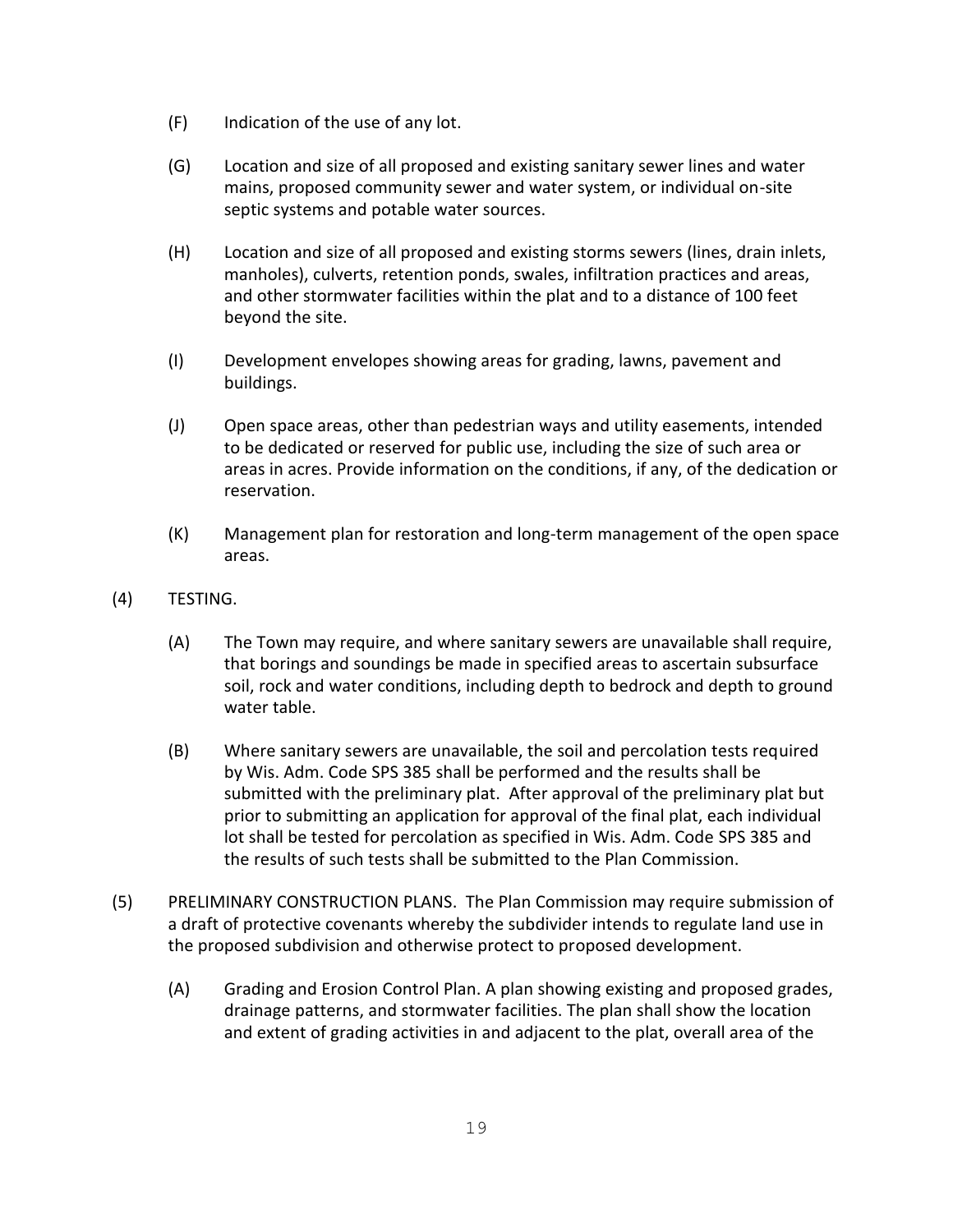site in acres, total impervious surface area of project, total pervious area, stockpile locations, erosion and sediment control facilities, and a schedule for erosion and sediment control practices including site specific requirements to prevent erosion at the source. Major trees to be preserved, with a diameter of [24] inches or more measured twelve (12) inches above ground level, shall be shown on the preliminary grading and erosion control plan. Adequate measures for protecting major trees shall be shown on the plan.

- (B) Provisions for sewage disposal, water supply, stormwater management, and flood control.
- (6) AFFIDAVIT. The surveyor preparing the preliminary plat shall certify on the face of the plat that it is a correct representation of all existing land divisions and features and that he has fully complied with the provision of this ordinance.

## Section 6: Final Plat

- (1) GENERAL. A final plat prepared by a land surveyor registered in this state shall be required for all subdivisions. It shall comply in all respects with the requirements of Section 236.20 of the Wisconsin Statutes.
- (2) INFORMATION REQUIRED. The plat shall show correctly on its face, in addition to the information required by Section 236.20 of the Wisconsin Statutes and Section 4 hereof, the following:
	- (A) Exact length and bearing of the center line of all streets.
	- (B) Exact street width along the line of any obliquely intersecting street.
	- (C) Railroad rights-of-way within and abutting the plat.
	- (D) Exact location and description of utility and drainage easements
	- (E) Setbacks or building lines required by the Town Plan Commission.
	- (F) Restrictive covenants, deed restrictions, conservation easements for the proposed subdivision shall be filed with the final plat.
	- (G) The legal instruments detailing the ownership of the common open space, as required in section 13, which shall be filed with the final plat.
	- (H) Special restrictions required by the Town Plan Commission relating to access control along public ways or to the provision of planting strips.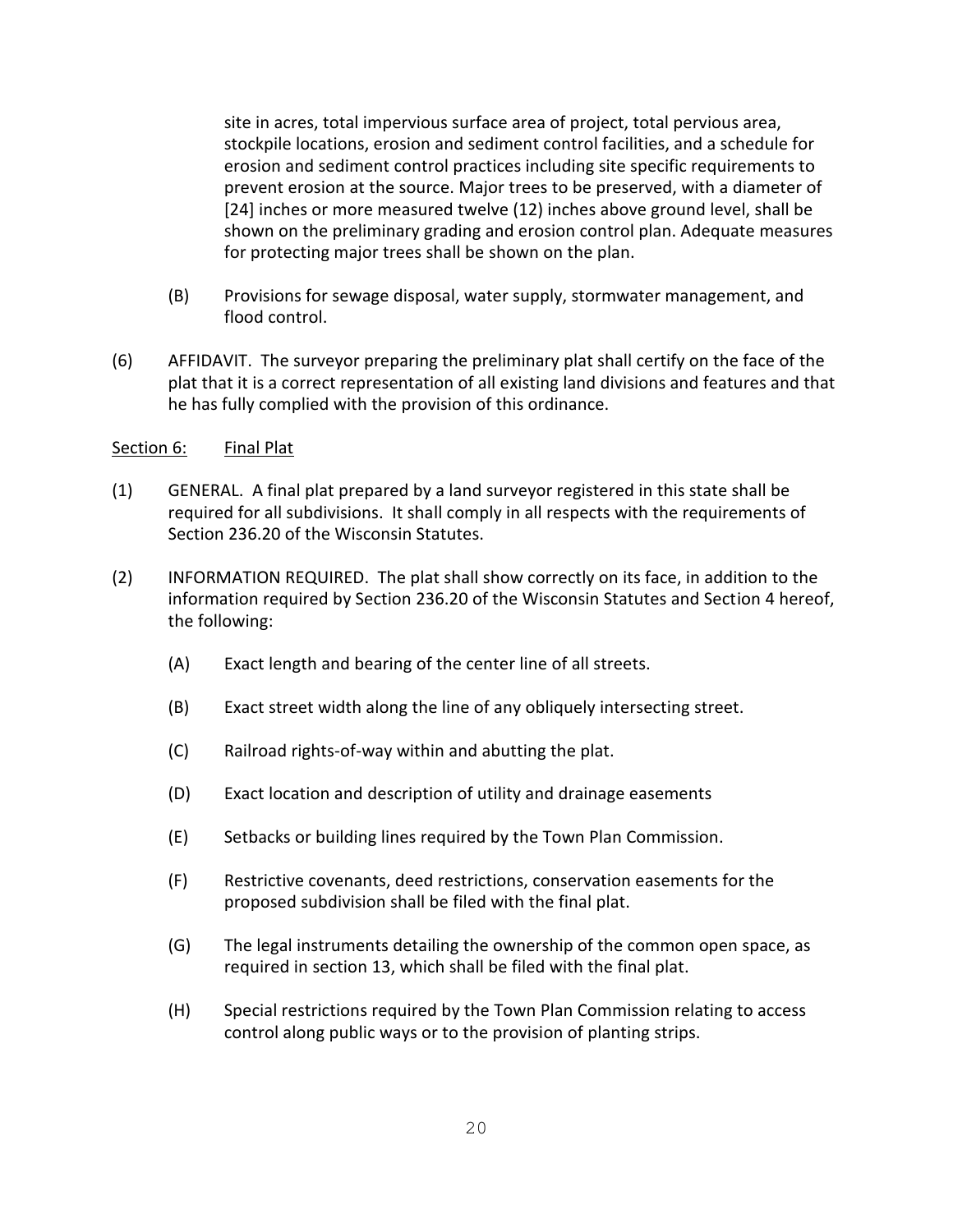- (I) The rural fire number assigned to each lot.
- (3) DEED RESTRICTIONS. The Plan Commission may require that deed restrictions be filed with the final plat.
- (4) SURVEYING AND MONUMENTING. All final plats shall meet all the surveying and monumenting requirements of Section 236.15 of the Wisconsin Statutes.
- (5) CERTIFICATES. All final plats shall provide all the certificates required by Section 236.21 of the Wisconsin Statutes; and, in addition, the surveyor shall certify that he has fully complied with all the provisions of this Ordinance.
- (6) APPLICATION FOR APPROVAL. The plat shall be accompanied by a written application for approval on forms furnished by the Plan Commission, and, if they have not been previously submitted, the results of the soil and percolation tests required by Section 5 Paragraph 4(B).

## Section 7: Development Yield

- (A) The development yield analysis in section 4, Paragraph 2 (B) shall establish the base development yield for the parcel.
- (B) The base development yield may be increased if the development complies with one or more of the following standards. Each standard provides a development yield bonus of 5% in addition to the base development yield. The maximum bonus permitted is 20%.
	- 1. Creating an endowment where the principal would generate sufficient annual interest to cover the conservation easement holder's yearly costs (taxes, insurance, maintenance, enforcement, etc.).
	- 2. Providing for access by the general public to trails, parks, or other recreational facilities, excluding golf courses.
	- 3. Providing affordable housing, to include a minimum of 25 percent of all units that would be affordable to moderate-income households, as defined by the U.S. Department of Housing and Urban Development.
	- 4. Reusing historical buildings and structures, including those sites inventoried by the State Historical Society of Wisconsin. The U.S. Secretary of the Interior's Standards for Rehabilitation of Historic Properties shall apply.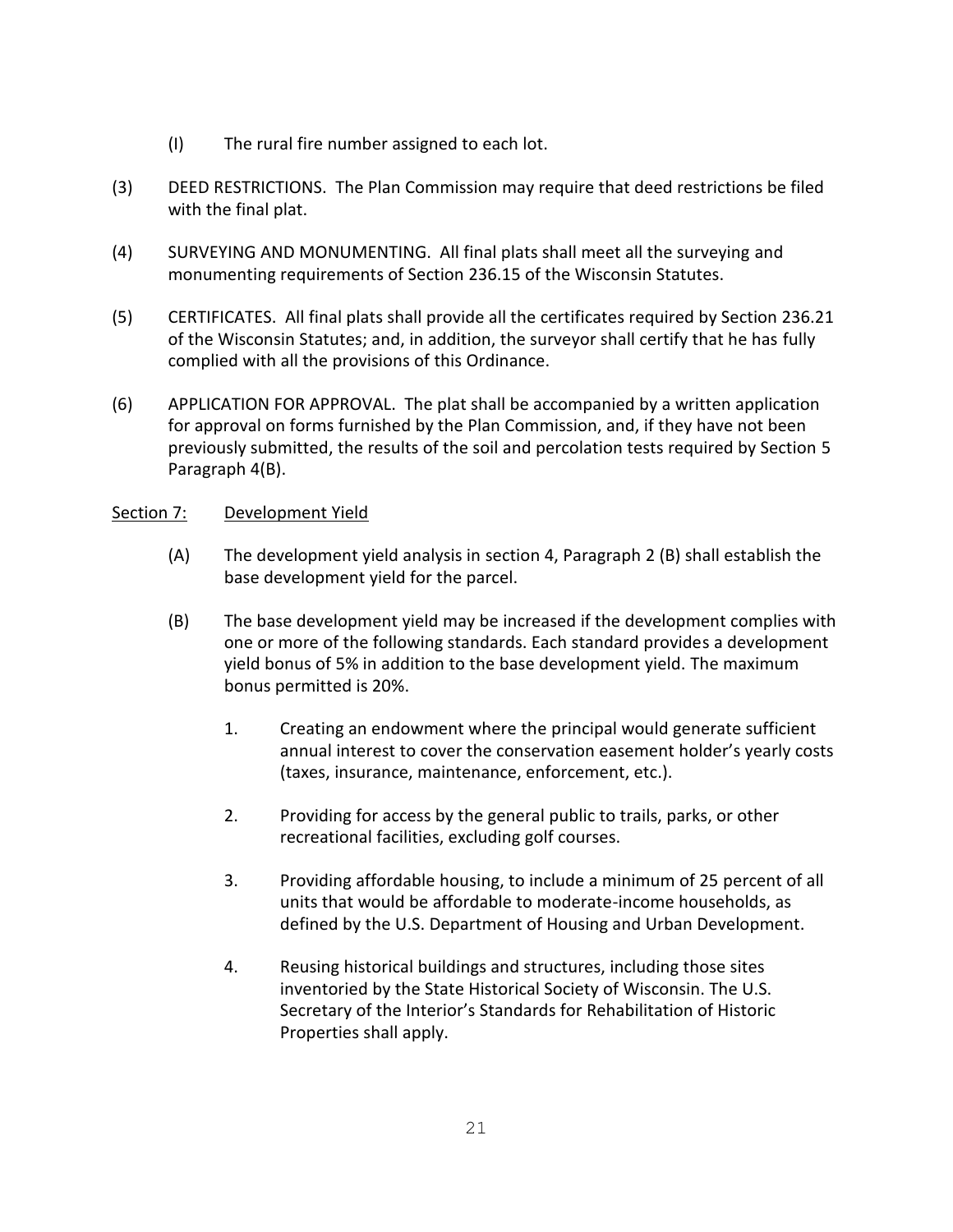## Section 8: Performance Standards

- (A) Conservation Target. Conservation subdivisions shall identify a conservation target or targets. This target shall be identified at the time of the initial application. Conservation targets may include, but are not limited to, forest stewardship, water quality preservation, farmland preservation, natural habitat restoration, viewshed preservation, or archaeological and historic properties preservation. The Plan Commission shall have the authority to specify which areas shall be preserved.
- (B) Residential Lot Requirements
	- 1. Minimum Lot Size
		- Septic on-site: 1 acre.
		- Sewer: 1/4 acre.
	- 2. Lots shall be configured to minimize the amount of impervious surfaces. Maximum Lot Coverage: 35% (includes buildings and other impervious surfaces such as driveways and patios).
	- 3. Most lots shall take access from interior local streets. Existing farmsteads to be preserved will have a driveway as part of the historic landscape that does not access a local street but should be preserved.
	- 4. Lots shall be configured to minimize the amount of road length required for the subdivision.
	- 5. Development envelopes shall be configured to minimize loss of woodlands.
	- 6. If agricultural uses are being maintained, lots shall be configured in a manner that maximizes the usable area remaining for such agricultural uses with appropriate buffers between agricultural uses and residential structures.
	- 7. All lots within a neighborhood shall abut open space on at least one side. A local street may separate lots from the open space.
	- 8. Lots shall be oriented around one or more of the following:
		- i. A central green or square.
		- ii. A physical amenity such as a meadow, a stand of trees, or some other natural or restored feature.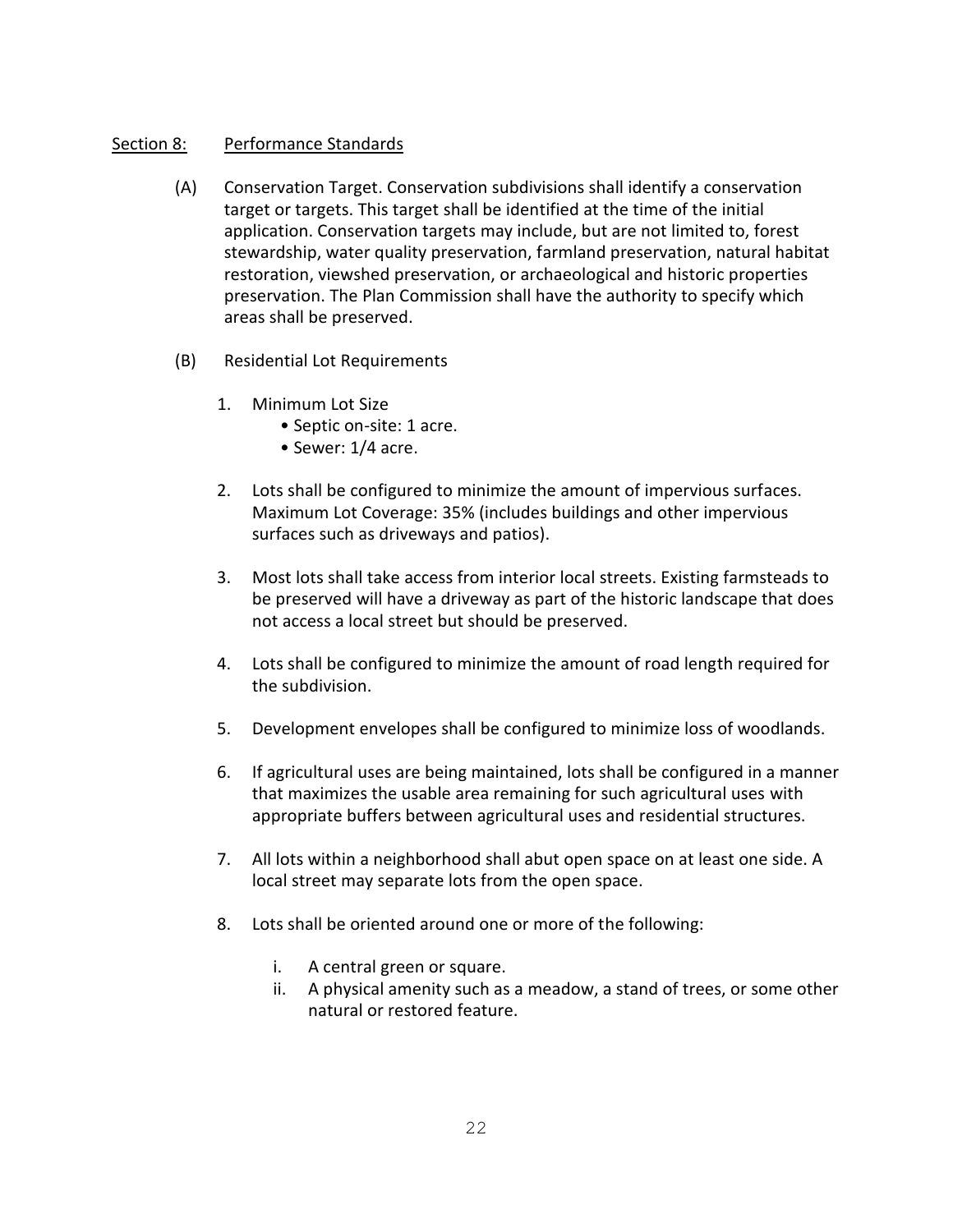- 9. Development envelopes should not be located on ridges, hilltops, along peripheral public roads or in other visually prominent areas.
- 10. Residential structures shall be oriented to maximize solar gain in the winter months to the extent practicable.
- 11. A 35 foot native vegetation buffer shall be maintained around open water areas, unless a specific common beach or grassed area is identified.
- 12. Stormwater Best Management Practices (BMPs)
	- i. Minimize the use of curb and gutter and maximize the use of open swales.
	- ii. Roof down spouts should drain to porous surfaces.
	- iii. Landscape plantings should be used to increase infiltration and decrease runoff.
	- iv. Natural open drainage systems shall be preserved.
	- v. Control peak rates of runoff for the 1, 2, 10, and 100-year 24-hour design storms to "predevelopment" levels.
	- vi. Maintain the post development stay-on volume to at 100% of the predevelopment stay-on volume for the one-year average annual rainfall period, as defined by WDNR.
	- vii. Provide at least 80% sediment control.

#### Section 9: Residential Cluster Siting Standards

- (A) All residential lots and dwellings shall be grouped into clusters. Each cluster shall contain no more than 15 dwelling units and no less than 5 units.
- (B) Residential clusters shall be located to minimize negative impacts on the natural, scenic and cultural resources of the site and minimize conflicts between incompatible uses.
- (C) Residential clusters shall avoid encroaching on rare plant communities, high quality sites, or endangered species identified by the Department of Natural Resources.
- (D) Whenever possible, open space shall connect with existing or potential open space lands on adjoining parcels and local or regional recreational trails.
- (E) Residential clusters should be sited to achieve the following goals, to the extent practicable.

i. Minimize impacts to prime farmland soils and large tracts of land in agricultural use, and avoid interference with normal agricultural practices.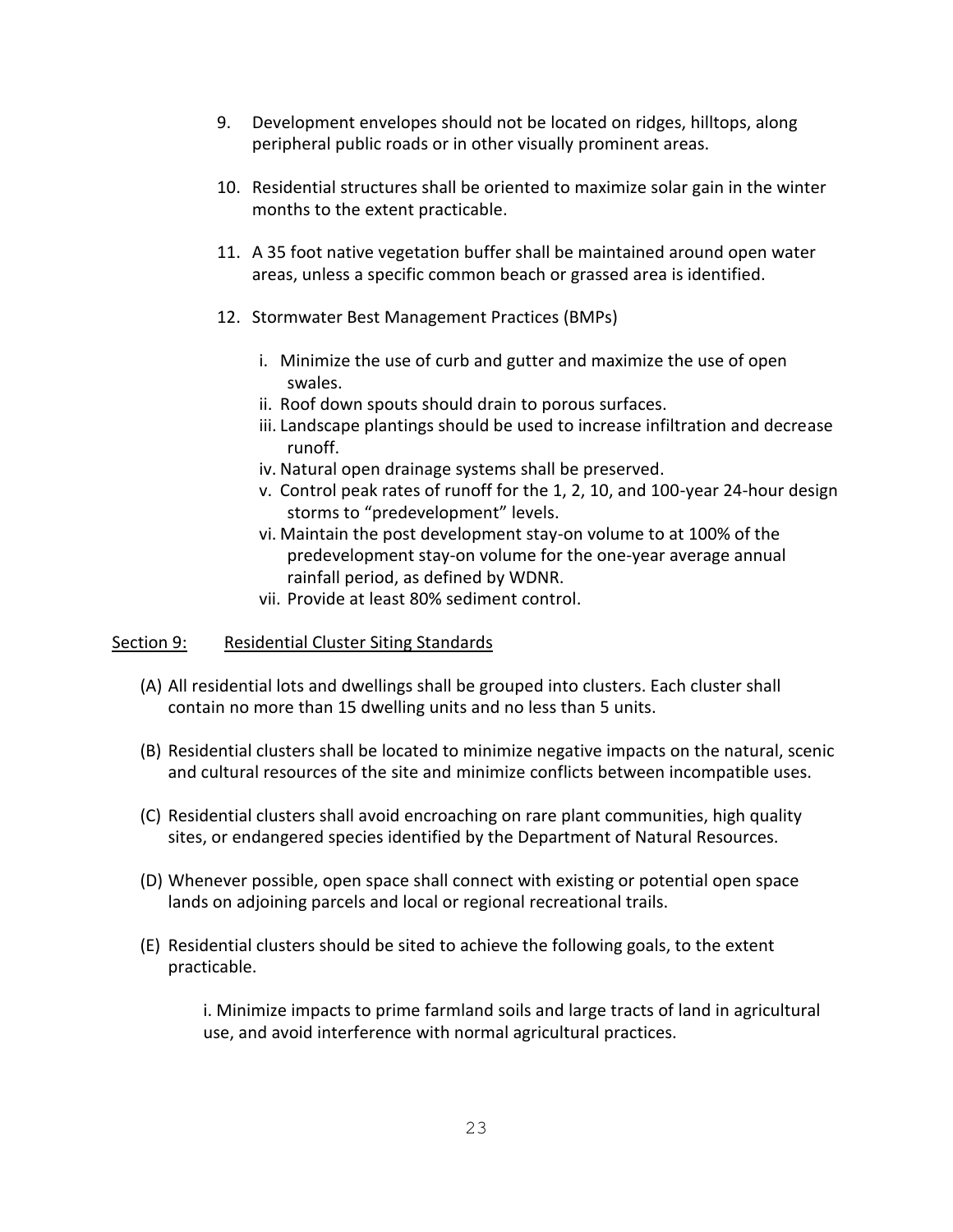ii. Minimize disturbance to woodlands, wetlands, grasslands, and non-invasive mature trees.

iii. Prevent downstream impacts due to runoff through adequate on-site storm water management practices.

iv. Protect scenic views of open land from adjacent roads. Visual impact should be minimized through use of landscaping or other features.

v. Protect archaeological sites and existing historic buildings or incorporate them through adaptive reuse.

(F) Landscaping around the cluster may be necessary to reduce off site views of residences.

#### Section 10: Open Space Design

- (A) Common Open Space. The minimum open space required shall be owned and maintained under one of the alternatives listed in Section 13, as approved by the Town. The uses within the open space shall be accessible to the residents of the development. These uses may also be available to the general public providing the proper approvals are received. The required open space shall be undivided and restricted in perpetuity from future development, as specified in Section 13.
- (B) Open space shall be designated as part of the development. The minimum required open space is 60 % of the gross acreage.
- (C) Open Space Conservation Ranking (in order of significance). The areas to be preserved shall be identified on a case-by-case basis in an effort to conserve and provide the best opportunities to restore and enlarge the best quality natural features of each particular site.

i. First priority will be given to intact natural communities, rare and endangered species, environmental corridors, natural and restored prairies, significant historic and archaeological properties, active agricultural operations and steep slopes.

ii. Second priority will be given to areas providing some plant and wildlife habitat and open space values.

iii. Third priority will be given to areas providing little habitat but providing viewshed, recreation, or a sense of open space.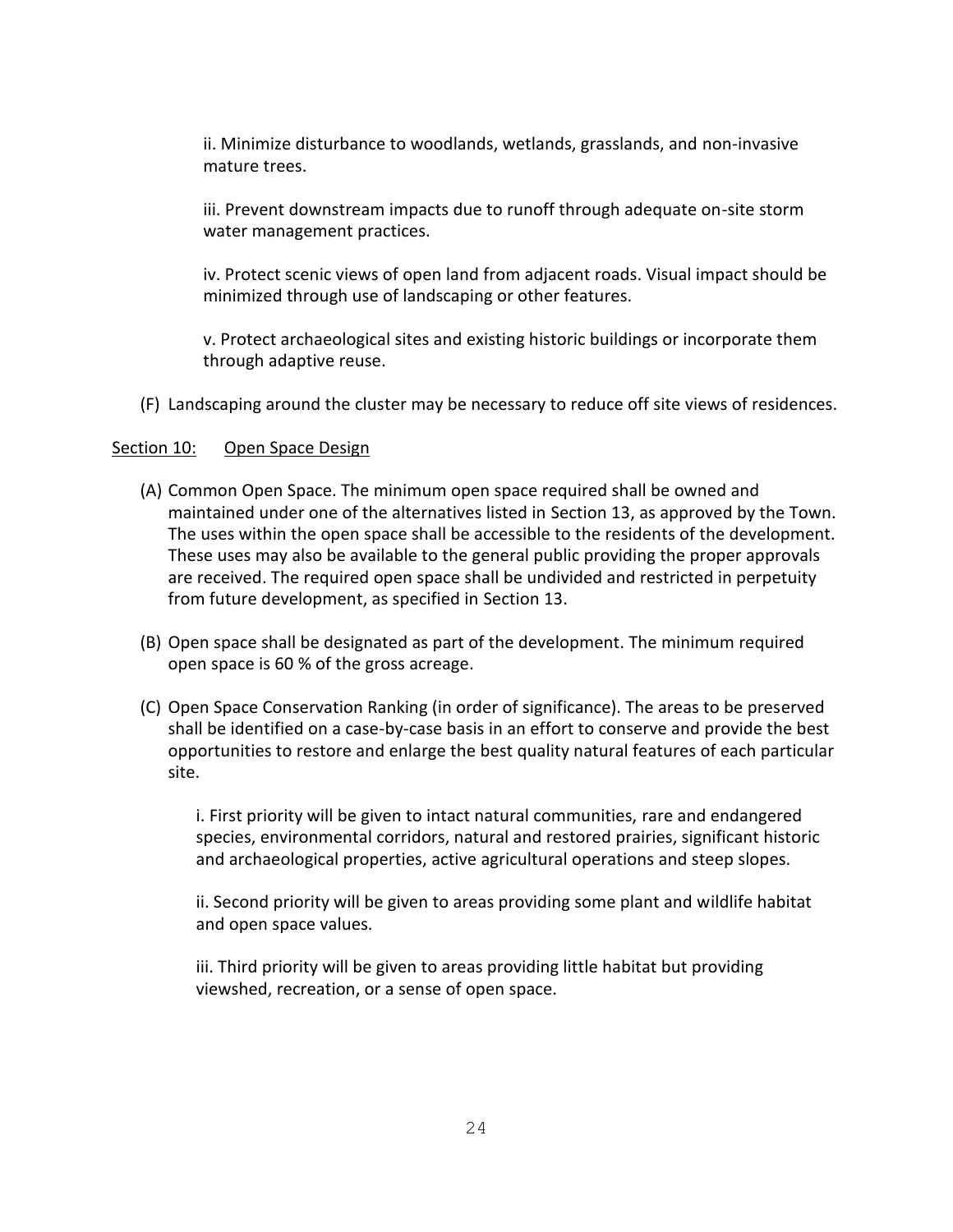(D) The following areas or structures may be located within the open space area and shall be counted toward the overall open space percentage required:

i. parking areas for access to and use of the open space developed at a scale limited to the potential users of the open space.

ii. privately-held buildings or structures provided they are accessory to the use of the open space.

iii. Shared septic systems and shared potable water systems.

- (E) Road rights of way shall not be counted towards the required minimum open space.
- (F) No more than 50 percent of the required open space may consist of water bodies, ponds, floodplain, or wetlands.
- (G) That portion of open space designed to provide plant and animal habitat shall be kept as intact as possible. Trails shall be designed to avoid fragmenting these areas.
- (H) Accessible open space in upland areas shall be available for recreational uses such as trails, play fields, or community gardens but should be designed in a manner that avoids adversely impacting archeological sites.
- (I) A pathway system connecting open space areas accessible to neighborhood residents, and connecting these areas to neighborhood streets and to planned or developed trails on adjacent parcels shall be identified in the plan.

#### Section 11: Street Standards

- (A) Neighborhood streets may take the form of a two-way street, a pair of one-way streets on either side of a landscaped median, or a one-way loop street around a small neighborhood green. Streets shall be developed according to the following standards that promote road safety, assure adequate access for fire and rescue vehicles, and promote adequate vehicular circulation:
- (B) The applicant must demonstrate that access to the development has the capacity to handle traffic generated by the proposed project, and will not endanger the safety of the general public.
- (C) Streets shall have the following design standards:

i. Right-of-way widths. The right-of-way width for each road shall be wide enough to provide for all public services, including roadway drainage,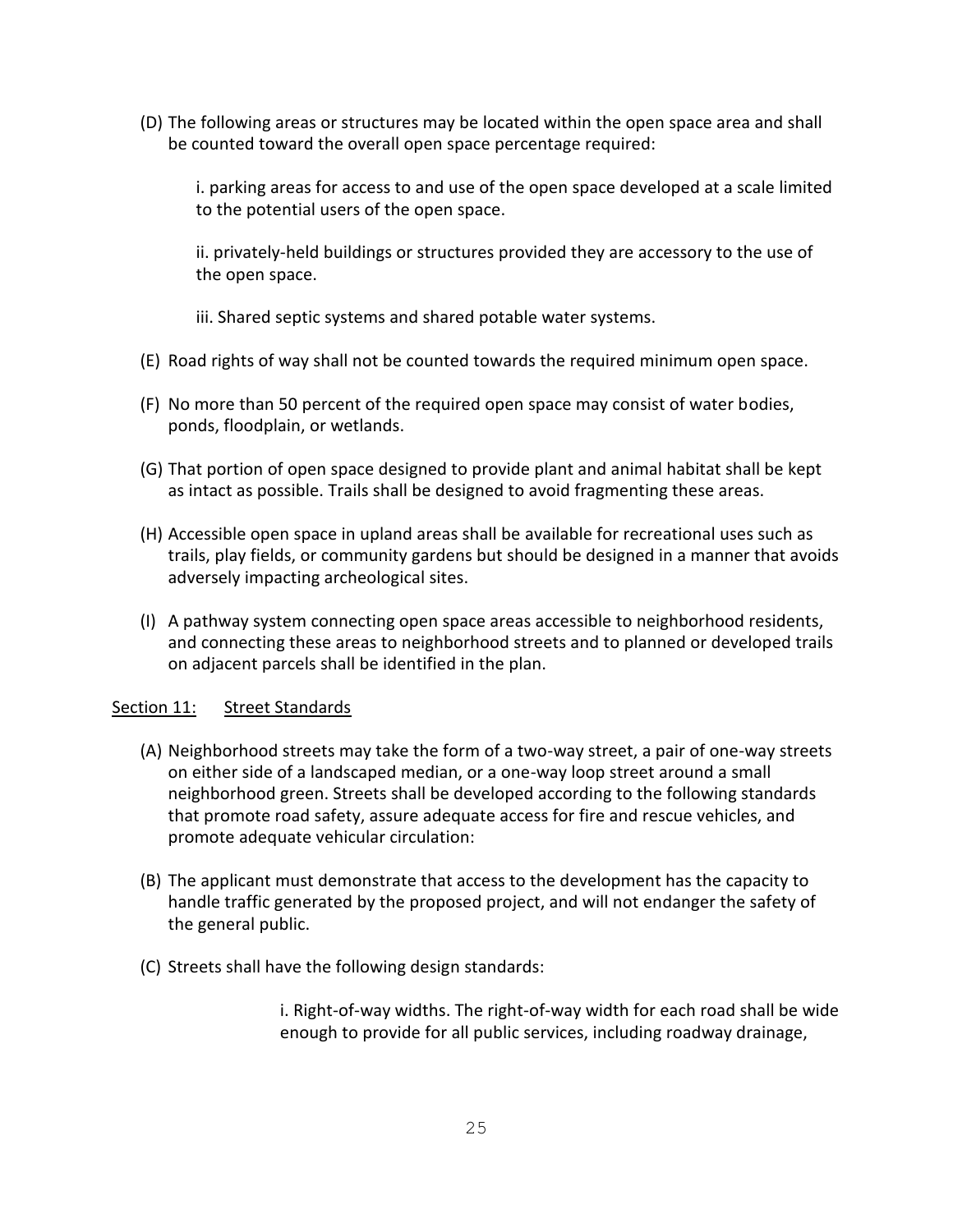sidewalks, trails, and walkways, utilities, and snow storage. The minimum right-of-way shall be provided in accordance with the following:

| Right-of-Way    | ADT less than 250 | ADT over 250 |
|-----------------|-------------------|--------------|
| One-way roadway | 20'               | -30′         |
| Two-way roadway | 40'               | -50′         |

ii. Travel land widths for local roads shall be determined by the expected average daily traffic (ADT) and shall be within the following ranges:

| Travel Lanes            | ADT < 100   | 100-250 ADT | >250        |
|-------------------------|-------------|-------------|-------------|
| Two-way roadway*        | $18' - 24'$ | $20' - 26'$ | $22' - 28'$ |
| One-way roadway*        | $11' - 13'$ | $11' - 13'$ | $11' - 14'$ |
| (curbed sections**) 13' |             | 13'         | 13'         |
| Shoulder or gutter      |             |             |             |
| Pan width               | $2' - 4'$   | $2' - 4'$   | $2' - 4'$   |

\*Does not include shoulder or gutter pan. \*\*Measured from curb face to curb face.

(D) Additional Standards:

i. Design Speed: Maximum 25 miles per hour.

ii. Vertical Curves: Minimum 50' (when grade difference less than 1%, no curve is needed).

iii. Horizontal Curves: Minimum radius of 125'

iv. Road Grades: Maximum grade 8%

v. Super-elevation: Maximum e= 0.04 feet/feet

vi. Pavement Strength: 7 ton minimum

viii. Clear Zones:

 $\square$  Shoulder sections: 10' from edge of travel lane  $\square$  Curbed sections: 2' from face of curb

ix. Bridges: Width shall be traveled way, plus 2' each side. Design Loading for Structural Capacity HS-20, plus 5' sidewalk necessary to maintain pedestrian crossing.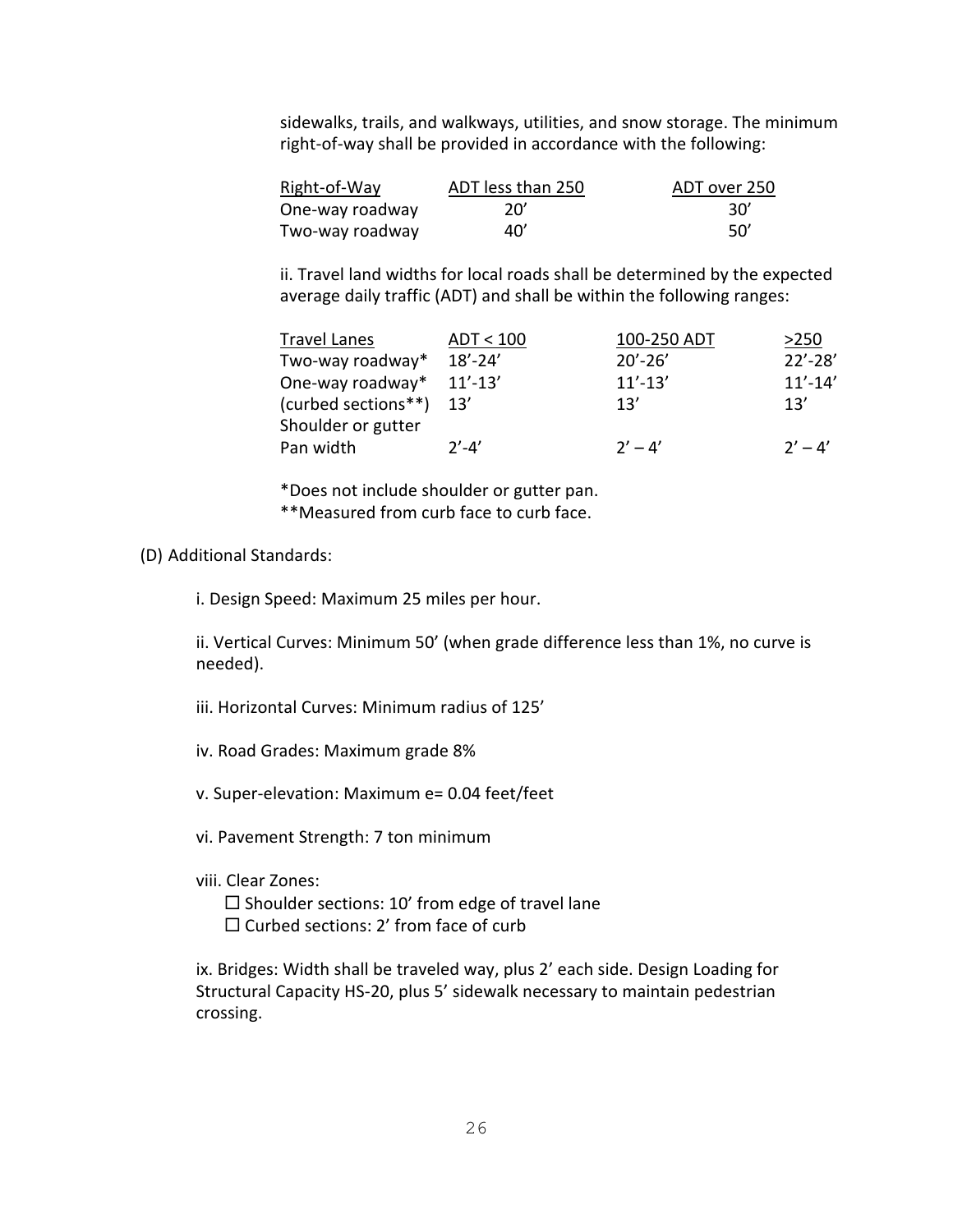x. Cul-de-sacs should be designed as semi-circular and circular loop roads. Minimum 30' outside radius around a landscaped island with an minimum 10' radius. Open space internal to these road features can be counted toward the open space requirements.

xi. Sidewalks, trails, and other walkways. Minimum 5 feet width.

- (E) If determined necessary by the Tree Board, shade trees shall be planted on both sides of the street.
- (F) Street connections to adjacent parcels shall be provided in logical locations to avoid creating landlocked parcels and provide for connecting street patterns.
- (G) Where streets will connect with streets having differing standards, the street dimensions shall be the same as those of the connecting street. All street widenings shall occur at the nearest intersection.
- (H) The developed area should have sidewalks on at least one side of the street.

## Section 12: Sewage and Water Facilities

- (A) Water for a conservation subdivision shall be provided by individual onsite wells or by one or more community wells meeting the permit requirements of the State of Wisconsin and Dane County. The use of shared or community wells is encouraged. Plans for shared or community wells should include a wellhead protection plan with separation distances for the zone of influence and sources of pollution.
- (B) All conservation subdivisions shall be provided with adequate sewage treatment facilities meeting the standards of the appropriate Sanitary District and the permit requirements of the Wisconsin Department of Commerce and the Department of Natural Resources. Where sewage treatment is not provided by a publicly owned wastewater treatment works, a common sewage treatment and disposal unit located on the common open space lands is encouraged.

## Section 13: Ownership and Maintenance of Open Space and Common Facilities

- (A) The designated common open space and common facilities may be owned and managed by one or a combination of the following:
	- 1. A homeowners' association.

2. A condominium association established in accordance with the Condominium Ownership Act, Chapter 703 of the Wisconsin Statutes.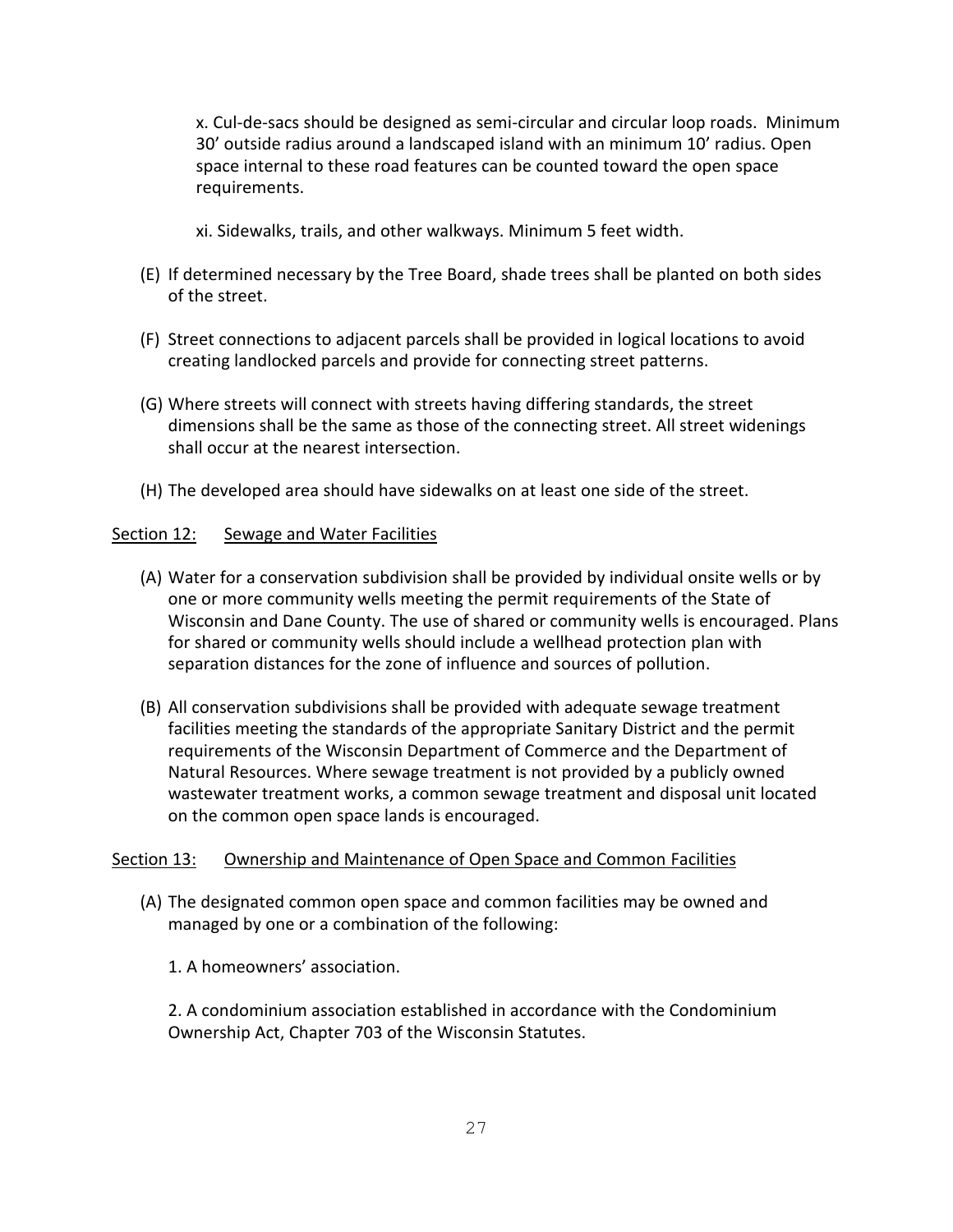3. A nonprofit conservation organization.

4. The Town of Dunn or another governmental body empowered to hold an interest in real property.

5. An individual who will use the land for open space purposes as provided by a conservation easement.

- (B) Homeowners' Association. A homeowners association shall be established if the common open space is proposed to be owned by a homeowners association. Membership in the association is mandatory for all purchasers of homes in the development and their successors. The homeowners' association bylaws, guaranteeing continuing maintenance of the open space and other common facilities, and the declaration of covenants, conditions and restrictions of the homeowners association shall be submitted for approval to the Town of Dunn as part of the information required for the preliminary plat. The homeowners' association bylaws or the declaration of covenants, conditions and restrictions of the homeowners association shall contain the following information:
	- 1. The legal description of the common land;
	- 2. A description of common facilities;
	- 3. The restrictions placed upon the use and enjoyment of the lands or facilities;
	- 4. Persons or entities entitled to enforce the restrictions;

5. A mechanism to assess and enforce the common expenses for the land or facilities including upkeep and maintenance expenses, real estate taxes and insurance premiums;

6. A mechanism for resolving disputes among the owners or association members;

7. The conditions and timing of the transfer of ownership and control of land facilities to the association;

8. Any other matter the developer deems appropriate.

(C) Condominium Associations. If the common open space and facilities is to be held under the Condominium Ownership Act, Chapter 703 of the Wisconsin Statutes, the condominium instruments shall identify the restrictions placed upon the use and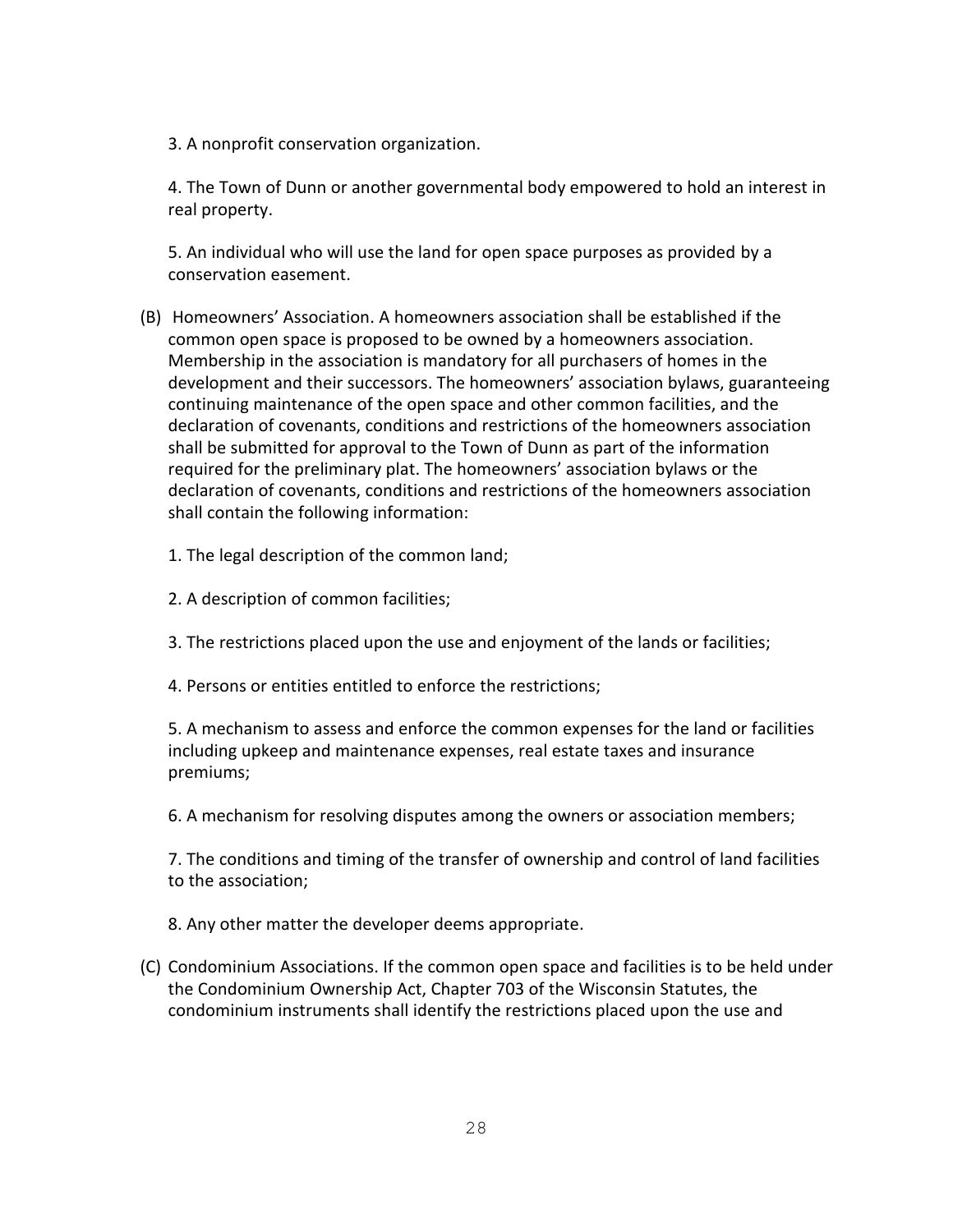enjoyment of the common open space. All common open space shall be held as a "common element" as defined in section 703.0 1(2) of the Wisconsin Statutes.

- (D) A Nonprofit Conservation Organization**.** If the common open space is to be held by a nonprofit conservation organization, the organization must be acceptable to the Town. The conveyance to the nonprofit conservation organization must contain appropriate provisions for reversion in the event that the organization becomes unwilling or unable to uphold the terms of the conveyance.
- (E) Public Dedication of Open Space and Streets.

1. The Town may accept the dedication of fee title or dedication of a conservation easement to the common open space. The Town may accept the common open space provided:

- a. The common open space is accessible to the residents of the Town;
- b. The Town agrees to and has access to maintain the common open space..
- (F) Individual Ownership**.** An individual may hold fee title to the land while a nonprofit or other qualified organization holds a conservation easement uses for the common open space.
- (G) Maintenance Plan. Every conservation subdivision must include a plan that provides evidence of a means to properly manage the common open space in perpetuity and evidence of the long-term means to properly manage and maintain all common facilities, including any storm water facilities. The plan shall be approved by, the Town Board prior to final plat approval.
	- 1. The plan shall accomplish the following:

a. Designate the ownership of the open space and common facilities in accordance with section 13 (A).

b. Establish necessary regular and periodic operation and maintenance responsibilities.

c. Estimate staffing needs, insurance requirements, and other associated costs and define the means for funding the same on an on-going basis.

d. Include a land stewardship plan specifically focusing on the long-term management of common open space lands. The land stewardship plan shall include a narrative describing: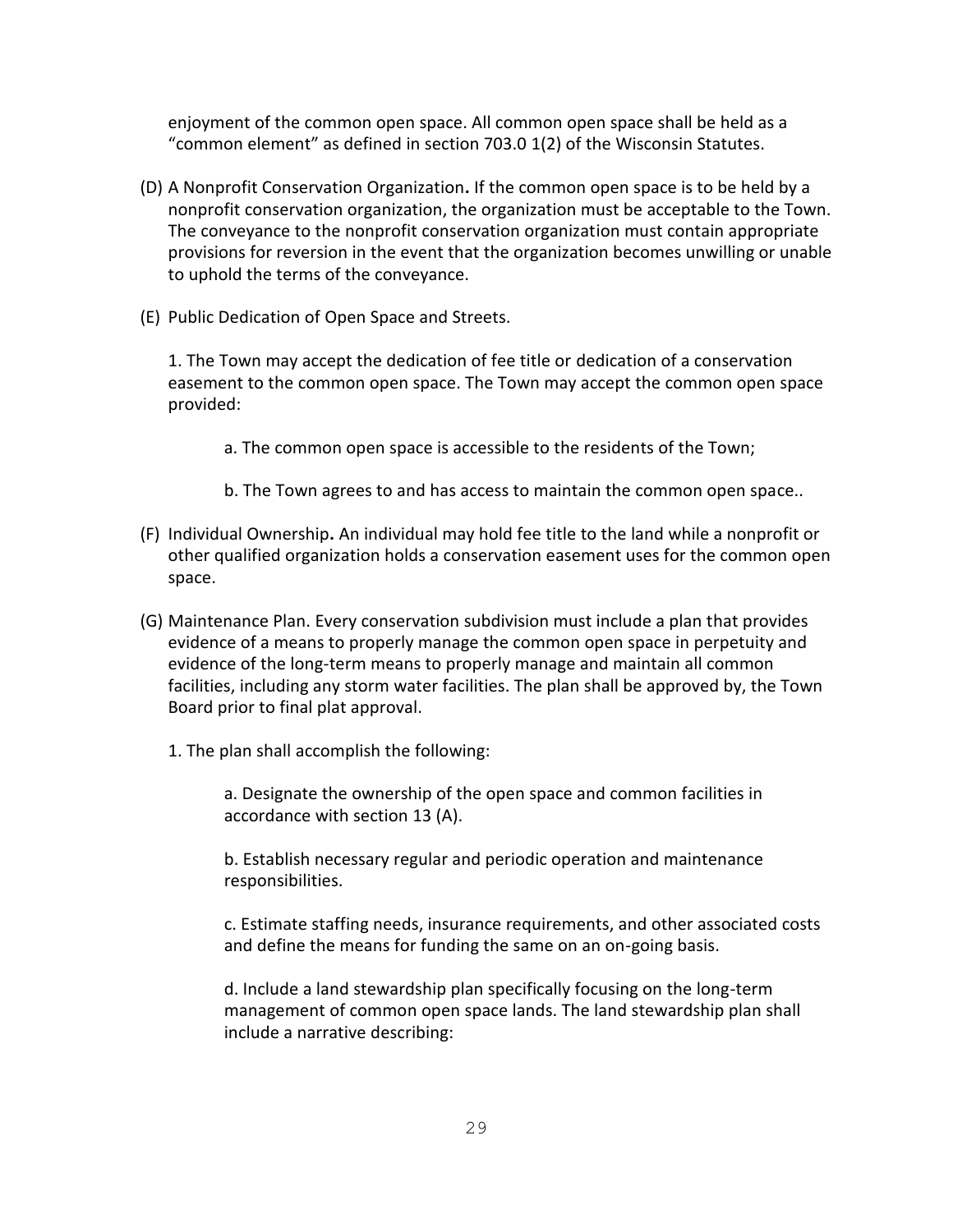i. Existing conditions including all natural, cultural, historic, and scenic elements in the landscape.

ii. The proposed end state for each common open space area; and the measures proposed for achieving the end state.

iii. Proposed restoration measures, including: Measures for correcting increasingly destructive conditions, such as erosion; and measures for restoring historic features and habitats or ecosystems.

iv. The operations needed for maintaining the stability of the resources, including: mowing schedules; weed control; planting schedules; clearing and cleanup; at the Town's discretion, the applicant may be required to place in escrow sufficient funds for the maintenance and operation costs of common facilities for a maximum of one year.

2. In the event that the organization established to own and maintain the open space and common facilities, or any successor organization, fails to maintain all or any portion of the common facilities in reasonable order and condition upon the residents and owners of the open space and common facilities, setting forth the manner in which the organization has failed to maintain the common facilities in reasonable condition. Such notice shall set forth the nature of corrections required and the time within which the corrections shall be made. Upon failure to comply within the time specified, the organization, or any successor organization, shall be considered in violation this Ordinance, in which case the bond, if any, may be forfeited, and any permits may be revoked or suspended. The Town may enter the premises and take corrective action.

a. The costs of corrective action by the Town shall be assessed ratably, in accordance with tax assessments, against the properties that have the right of enjoyment of the common facilities and shall become a lien on said properties. The Town, at the time of entering upon such common facilities for the purpose of maintenance, shall file a notice of such lien in the office of the County Register of Deeds upon the properties affected by such lien.

3. Management plans can be amended by the owner identified under section 13 (A) with the approval of the Town Board.

#### Section 14: Acceptance of Improvements

(1) RESOLUTION. After the subdivider has installed all required improvements, he shall notify the Town Engineer in writing that the work is complete and ready for final inspection. Prior to acceptance of improvements by the Town, the subdivider shall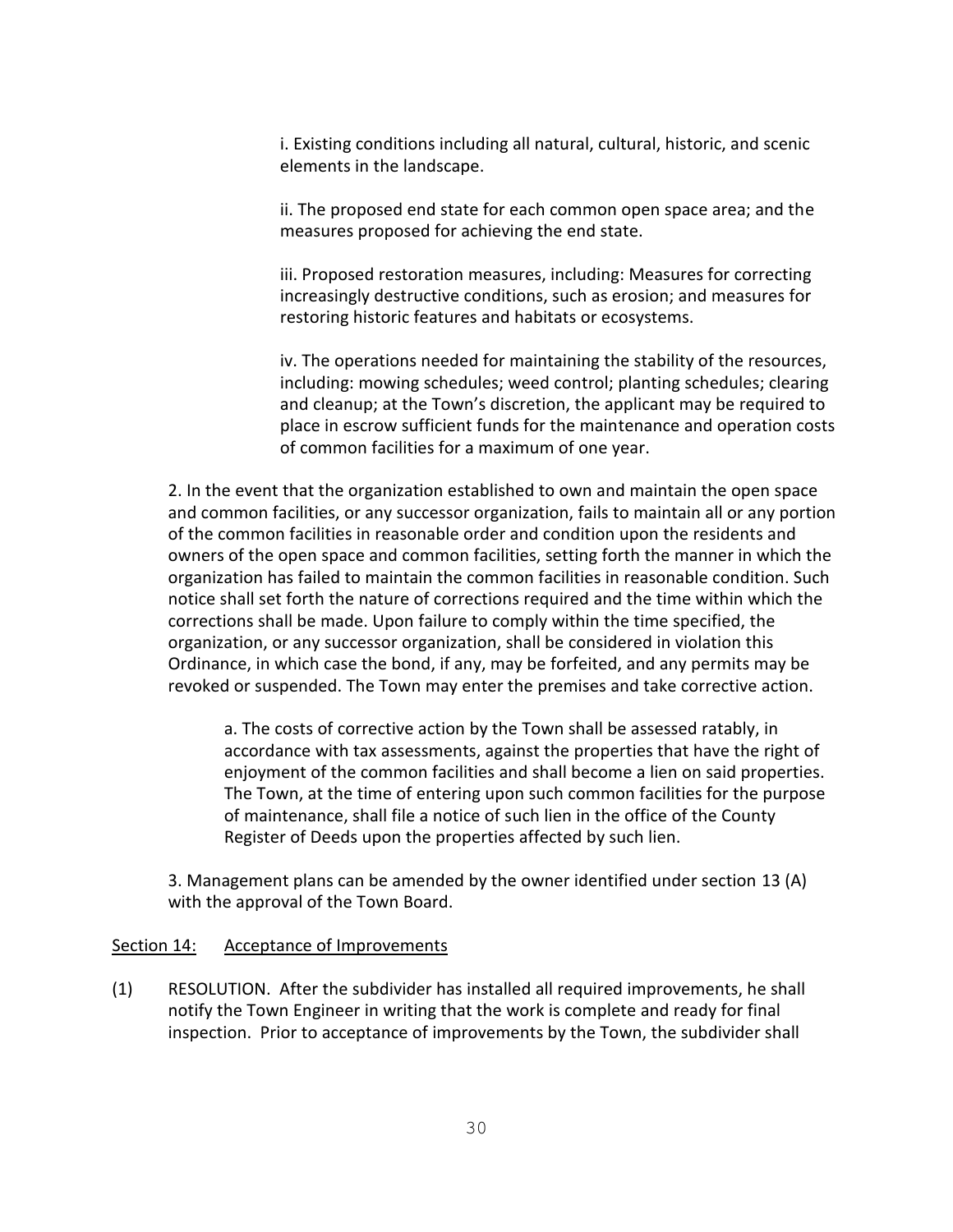furnish to the Town Engineer such "as built" drawings as the Town Engineer requires to show the specifications of completed construction. The Town Engineer shall inspect the improvements and forward a letter to the subdivider indicating his approval or disapproval. When the improvements have been approved by the Town Engineer, the clerk will prepare a final billing for engineering, inspection, and legal fees and submit it to the subdivider for payment. In addition, the subdivider and all general contractors shall file lien waivers or affidavits, in a form acceptable to the Town and approved by the Town Attorney, evidencing that there are no claims, actions, or demands for damages, based upon contract or tort arising out of or in any way related to the project and that no monies are owed to any surveyor, mechanic, sub-contractor, materialman, or laborer. When the engineering, inspection, and legal fees have been paid and when the necessary lien waivers and affidavits have been filed, a resolution accepting the project will be adopted by the Town Board.

#### (2) RELEASE OF SECURITY.

- (A) The security furnished pursuant to Section 2(3) shall remain in full force for a period of one (1) year after the completion of the project and acceptance by the Board unless partially released as hereinafter provided. The security shall be held to guarantee the work performed pursuant to private contracts against defects in workmanship and materials. If any defect appears during the period of guarantee, the subdivider or its contractor shall, at its expense, install replacements or perform acceptable repairs. In the event that the subdivider fails to install the replacement or perform the repairs, the Town may do so and deduct the cost thereof from the security deposit. Unless defects have appeared and have not been repaired, the Town will release the security to the subdivider upon expiration of one (1) year guarantee period.
- (B) The Town may from time to time but not more often than monthly during the course of construction, partially release the security furnished pursuant to Section 2(3) when:
	- 1. The reduced security deposit will be sufficient to guarantee the work performed pursuant to private contracts against defects in material and workmanship or will be at least twenty-five percent (25%) of the total cost of improvements, whichever is greater; and
	- 2. Affidavits of lien waivers, in a form acceptable to the Town and approved by the Town Attorney, evidencing full payment for the subdivision improvements which have been completed, are submitted with the request for a partial security release; and
	- 3. An application for a partial security release has been filed with the Town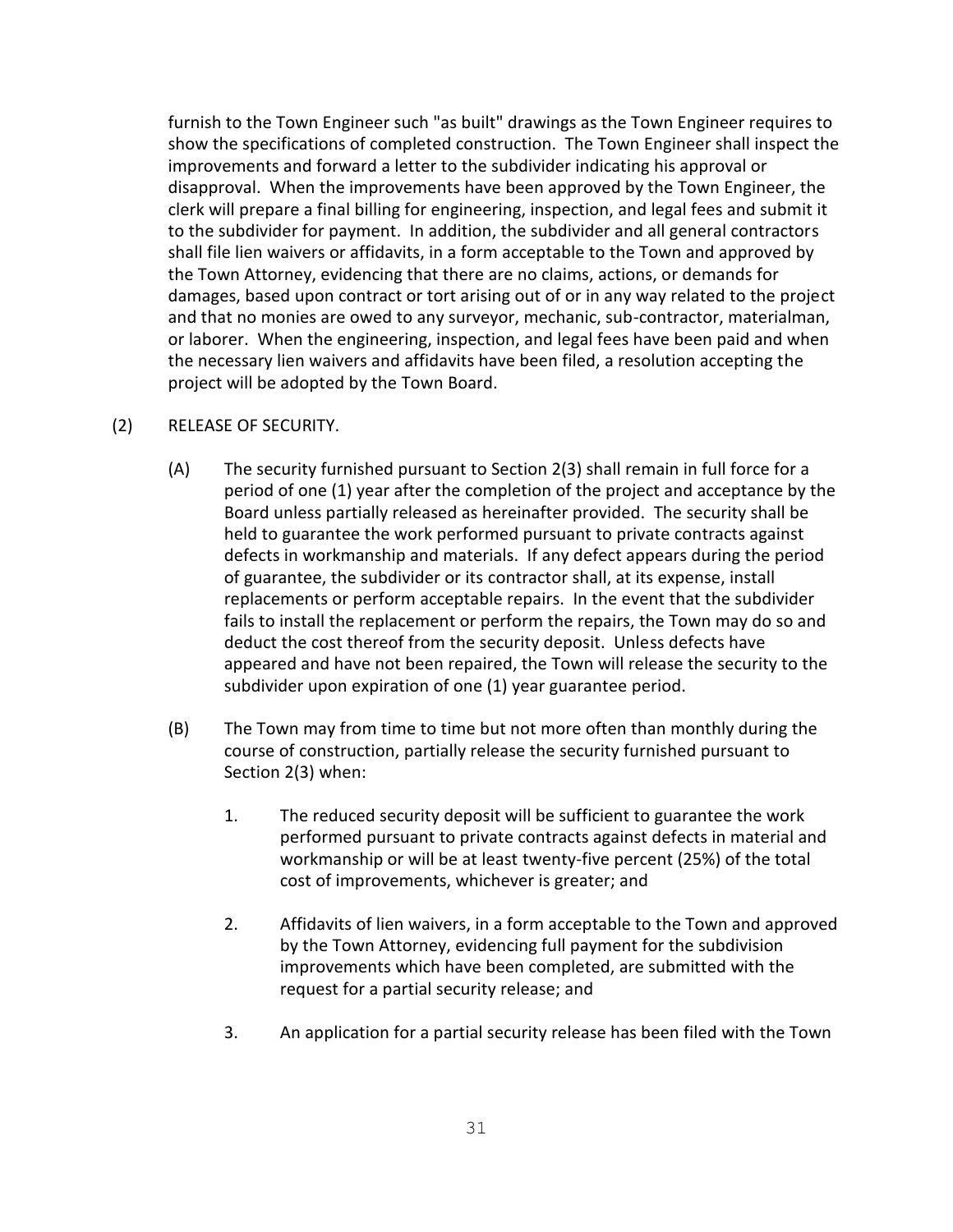## Engineer on or before the 10th day of the month.

## Section 15: Signing of Plat

After entering the contract to provide all required improvements, after posting the security required by Section 2(3), after payment of any fee imposed pursuant to Section 2(4)(B) and of any area assessments, and after the subdivider has met all other requirements, the Clerk shall execute the certificate inscribed upon the face of the plat or certified survey attesting to the approval thereof and return it to the subdivider for recording.

#### Section 16: Building Permits

No building permits shall be issued for the construction or erection of any structure on any parcel created by any land division or subdivision or comprehensive development of land until all required improvements have been made and installed, and have been inspected and accepted in accordance with Section 14 of this Ordinance.

#### Section 17: Fees

- (1) GENERAL. The subdivider shall pay the Town all fees as hereinafter required and at the times specified.
- (2) PRELIMINARY PLAT AND CERTIFIED SURVEY REVIEW FEE.
	- (A) The subdivider shall pay a fee as specified in the Town of Dunn Fee Schedule to the Treasurer at the time the application for approval of any preliminary plat or certified survey is filed.
- (3) ENGINEERING, INSPECTION AND ATTORNEYS FEES.
	- (A) The subdivider shall pay all engineering, inspection, consulting and legal fees incurred by the Town for services performed by or on behalf of the Town in conjunction with the design, inspection and review of any preliminary plat, certified survey, final plat, comprehensive development plan, or contract, with the drafting of legal documents, and with such inspections as the Town Engineer deems necessary to assure that the construction of the required improvements is in compliance with the plans, specifications and ordinances of the Town of any other governmental authority. Consulting, engineering, inspection and legal fees shall be the actual costs to the Town on the basis of submitted invoices plus the hourly rate (salary + benefits) costs for time spent by any employees of the Town. Such fees may be billed monthly, or upon completion of the project as determined by the Board.